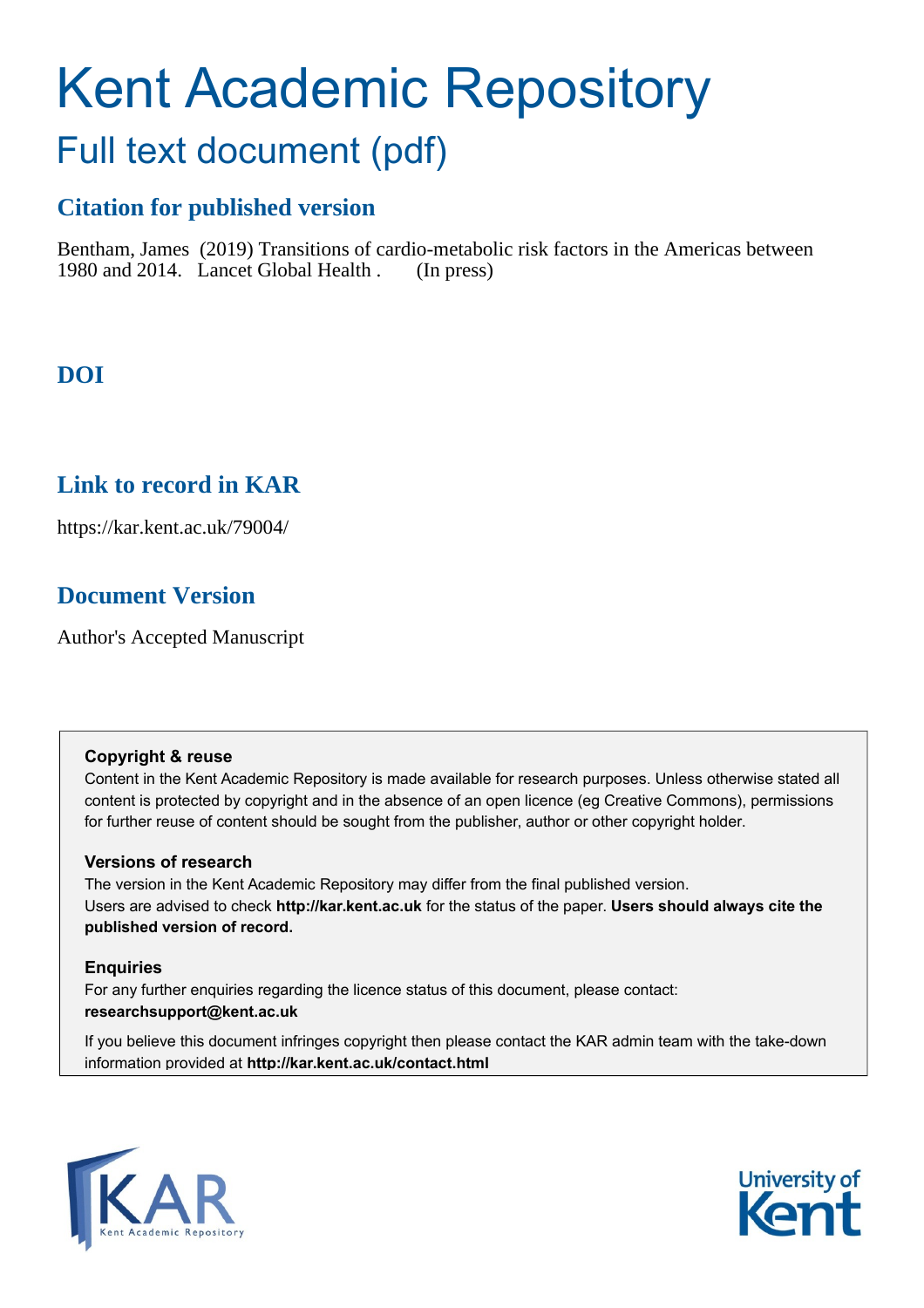## Transitions of cardio-metabolic risk factors in the Americas between 1980 and 2014

NCD Risk Factor Collaboration (NCD-RisC) – Americas Working Group\*

\*Members listed at the end of the manuscript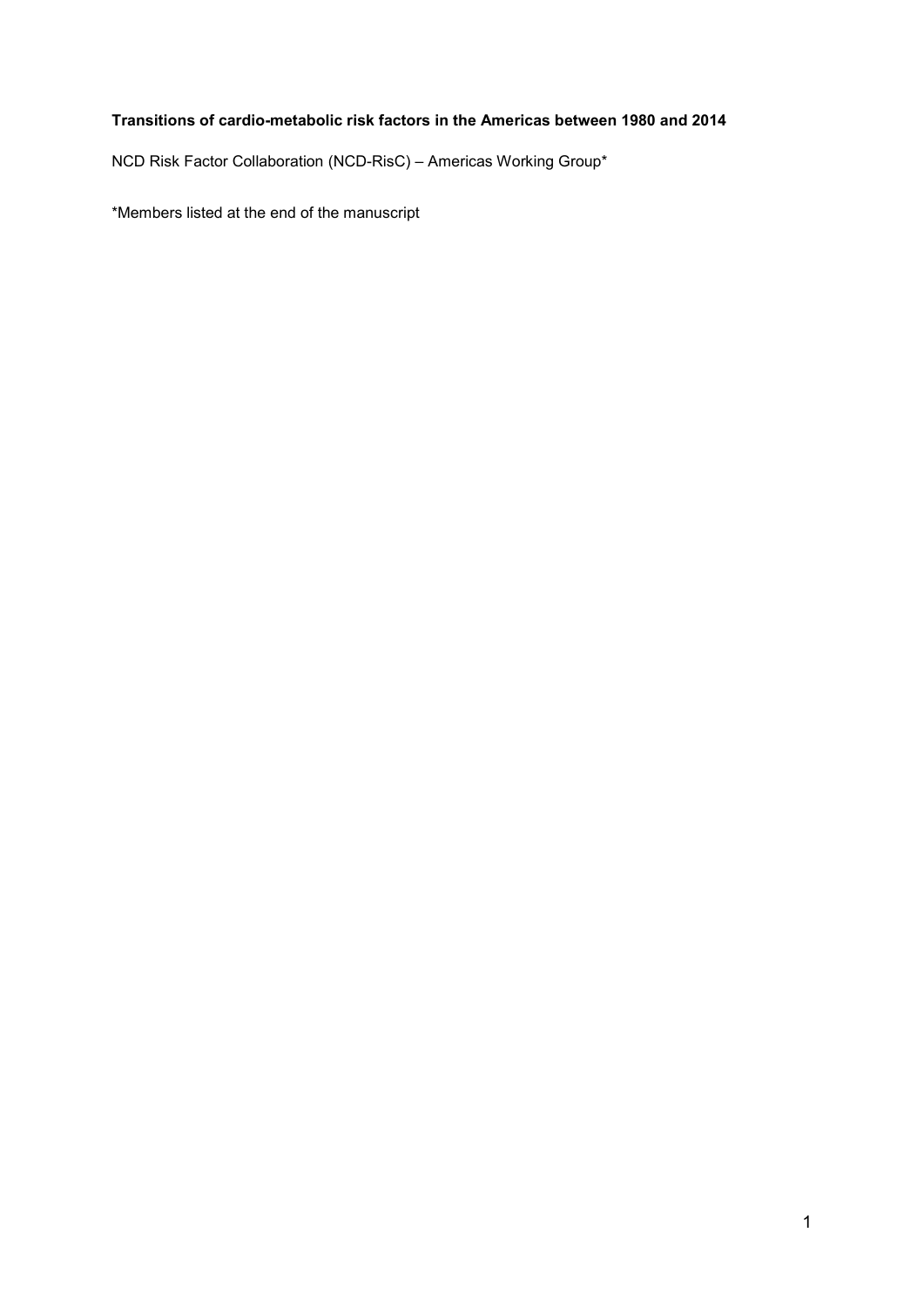# Corresponding authors

## J Jaime Miranda, PhD

Universidad Peruana Cayetano Heredia

Av. Armendáriz 497, Miraflores, Lima 18, Peru

Email: jaime.miranda@upch.pe

## Mariachiara Di Cesare, PhD

Middlesex University

The Burroughs, London NW4 4BT, United Kingdom

Email: C.DiCesare@mdx.ac.uk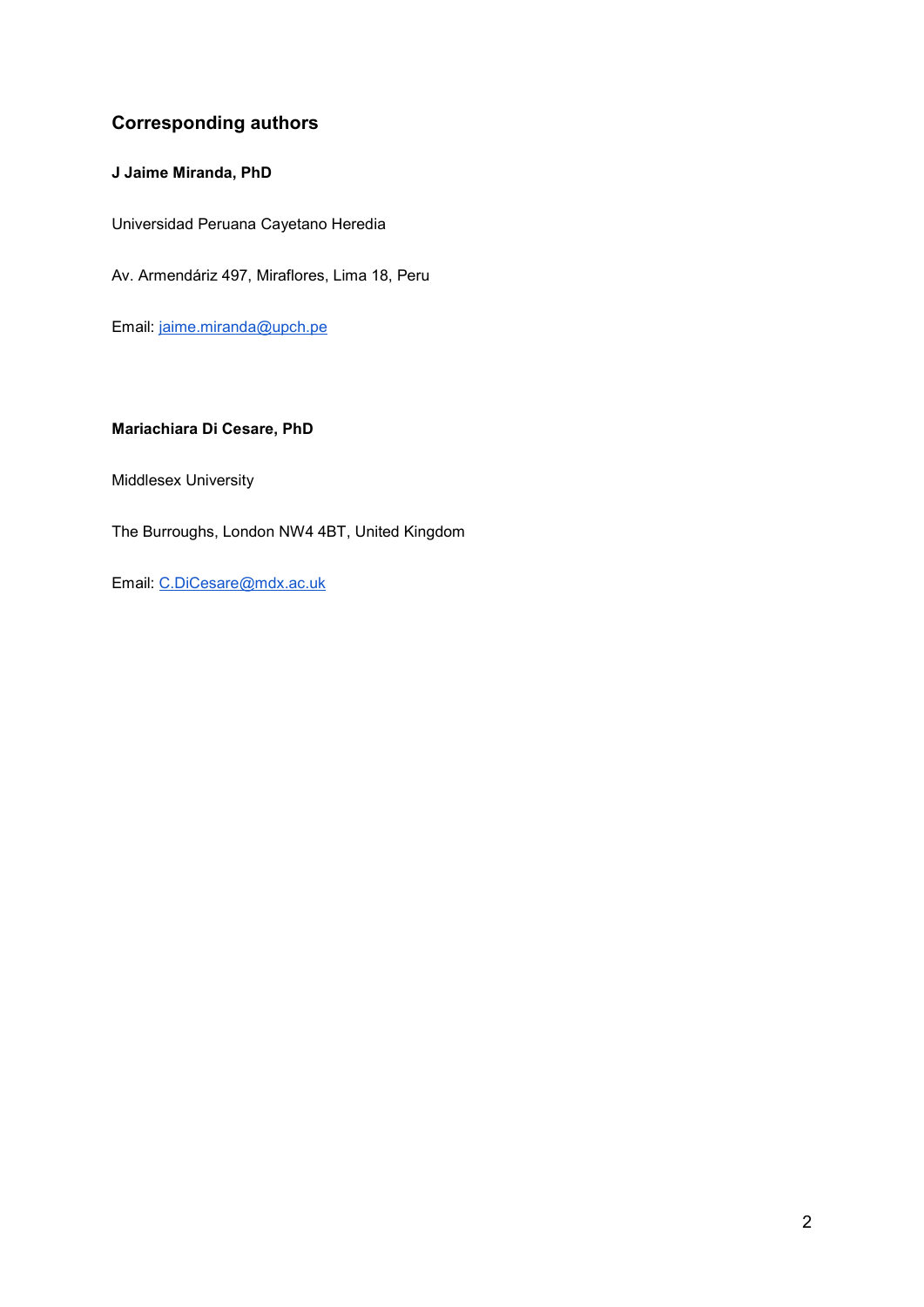#### Abstract

Background: Describing the levels and trends of cardio-metabolic risk factors associated with noncommunicable diseases (NCDs) is vital for monitoring progress, planning prevention and provide evidence to support policy efforts. We aimed to analyse the transition in body-mass index (BMI), obesity, blood pressure, raised blood pressure (RBP) and diabetes in the Americas, 1980-2014.

Methods: Pooled analysis of population-based studies with data on anthropometric measurements, biomarkers for diabetes, and blood pressure from adults aged 18+ years. A Bayesian model was used to estimate trends in BMI, RBP (systolic blood pressure ≥140 mmHg or diastolic blood pressure ≥90 mmHg) and diabetes (fasting plasma glucose ≥7.0 mmol/l, history of diabetes, or diabetes treatment) from 1980 to 2014 in 37 countries and 6 sub-regions of the Americas.

Findings: 389 population-based surveys from the Americas were available. Comparing the 2014 with the 1980 prevalence estimates, the obesity ratio was the largest in the non-English-speaking Caribbean sub-region (4.71 in men and 2.50 in women) showing that the prevalence in 2014 for men is almost five times larger than it was in 1980. The English-speaking Caribbean sub-region had the largest ratio regarding diabetes (2.14 in men and 2.13 in women). Conversely, the ratio for RBP signals that the frequency of this condition has diminished across the region; the largest decrease was found in North America (0.56 in men and 0.54 in women).

Interpretation: Despite the generally high prevalence of cardio-metabolic risk factors across the Americas region, estimates also show a high level of heterogeneity in the transition between countries.

Funding: Wellcome Trust.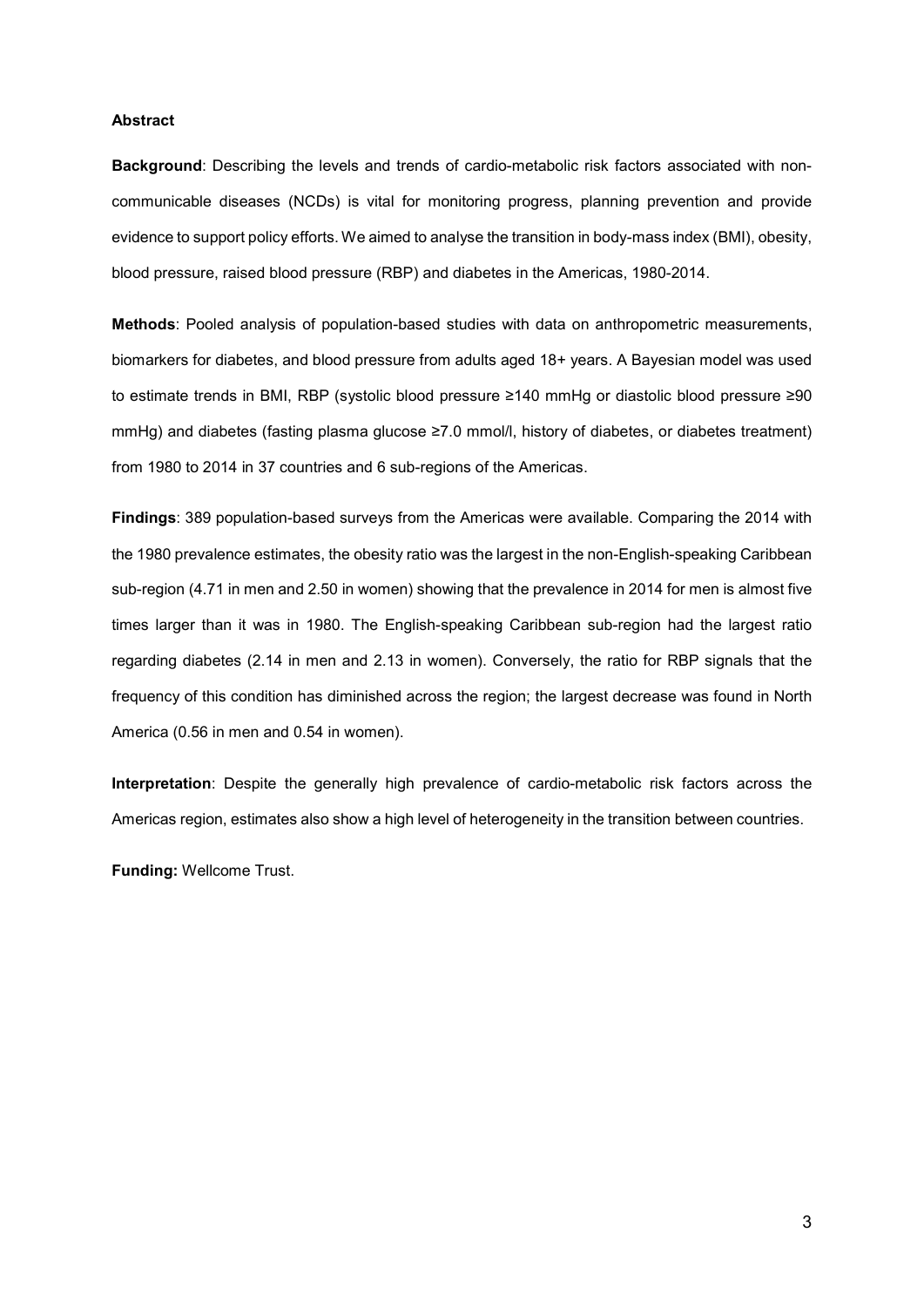#### Research in context

#### Evidence before this study

We searched Medline (through PudMed) using the terms ((hypertension[Title] OR "blood pressure"[Title]) OR (diabetes[Title] OR "type 2 diabetes"[Title]) OR (BMI[Title] OR "body mass index"[Title])) AND ("Americas"[Mesh]).

National estimates covering all indicators reported in this study were not found, i.e., studies were largely conducted in limited regions/sites. The search yielded two reviews of diabetes and obesity prevalence in Latin American countries, published in 2002, indicating that an update of this evidence is warranted. Overall, the available evidence seems to be limited to country-based research on the epidemiology of cardio-metabolic risk factors. Comparable metrics between countries in the Americas region covering a large study period have not been published.

#### Added value of this study

This work provides the most comprehensive analysis of trends in cardio-metabolic risk factors, namely body mass index, blood pressure and diabetes, in the Americas region. This research covers a substantially longer period (1980-2014) than any previous work and provides estimates for 37 countries and territories in the Americas. This work informs that the frequency of high body mass index and diabetes has increased throughout the region and, conversely, the prevalence of raised blood pressure appears to have decreased over time. The findings suggest that countries with high prevalence of a risk factor do not necessarily have also high frequency of another risk factor. The results signal different patterns of convergence and divergence between risk factors within sub-regions.

#### Implications of all the available evidence

Despite a significant improvement observed in the prevalence of raised blood pressure across the region, much work is still needed to curtail the increasing burden of high body mass index and diabetes. Cardio-metabolic risk factors are rising on the public health agenda of governments in the Americas region, particularly among LMICs in the region, and the 2019 United Nations General Assembly highlevel meeting on universal health coverage is also encouraging. This momentum can benefit from the use of regional trends from this study, which will inform policy and action in the Americas region.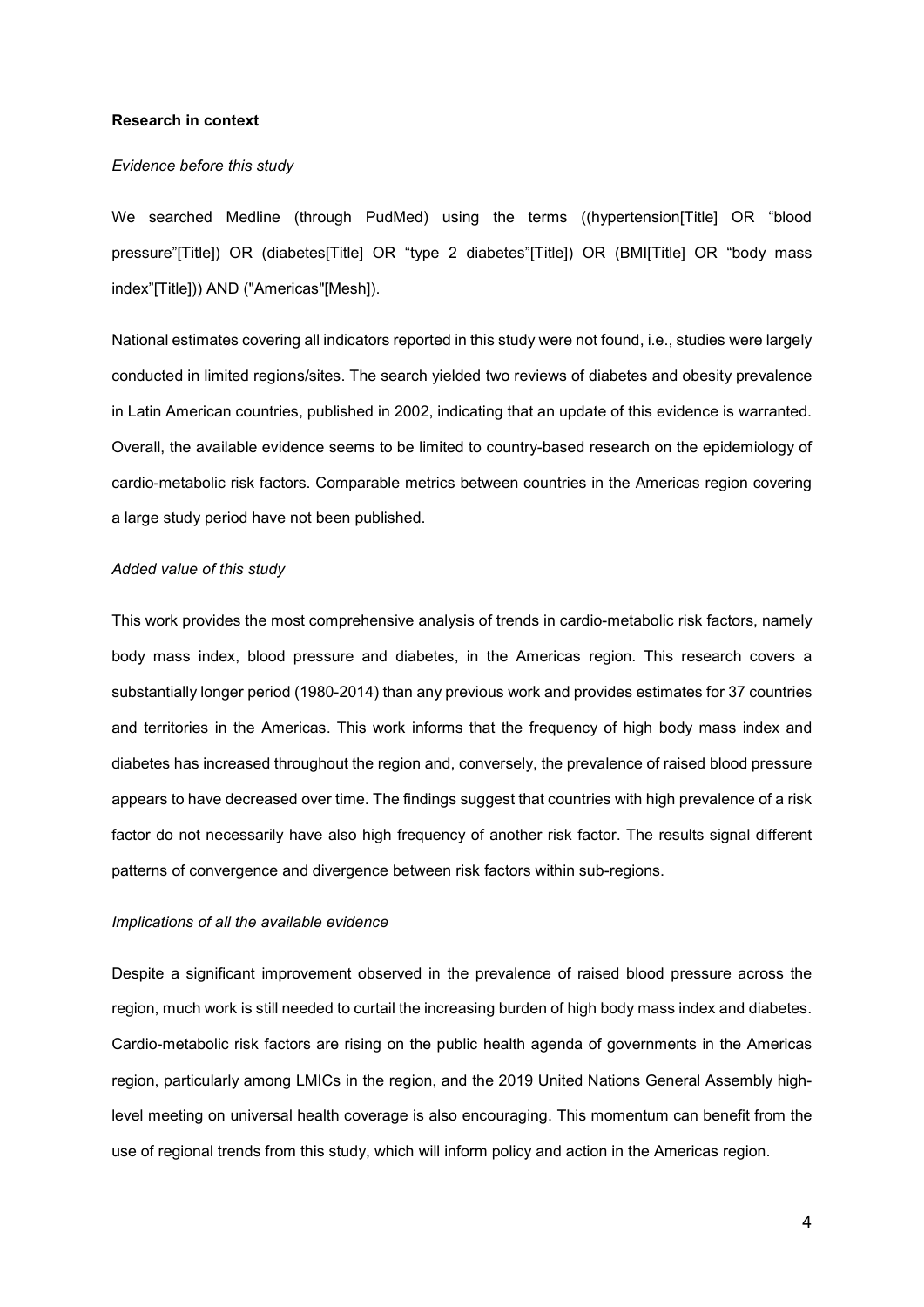#### Introduction

With over 41 million annual deaths, non-communicable diseases (NCDs) and their associated risk factors pose significant challenges for global health.<sup>1,2</sup> In the region of the Americas almost  $6$  of the 7 million deaths occurred in 2017 were due to NCDs, 14% of the total global NCDs deaths.<sup>3</sup> Although countries in some sub-regions of the Americas share many cultural, economic and developmental similarities, yet differences in urbanisation, pace and timing of the demographic, nutritional, and epidemiological transitions, have led to high levels of heterogeneity in the burden of NCDs across countries in the region. In 2017 the age-standardised mortality rate for NCDs in the region ranged from below 350 deaths per 100,000 people in Peru, Colombia and Canada to over 890 deaths per 100,000 people in Haiti, a level above the one observed in any other country in the region in 1990.<sup>2</sup>

As part of the challenges posed by the increasing burden of NCDs in the region, the plan of action of the Pan American Health Organization strategy for the prevention and control 2021-2025 was set with the aim to reduce avoidable mortality and morbidity associated with NCDs as well as to minimize the exposure to risk factors through a series of actions at the regional and national levels; this initiative aligned with the World Health Organization NCD Global Monitoring Framework and Global Action Plan 2013-2020.4,5

Describing the levels and trends of cardio-metabolic risk factors associated with NCDs is vital for monitoring progress, planning prevention and provide evidence to support policy efforts.5,6 Previous analyses have either focused on trends and burden of single risk factors in the region,<sup>7-10</sup> or on crosssectional analyses without exploring change over time.<sup>11</sup> Given the relevance of these risk factors for health policy and decision-making, and focusing exclusively on the Americas, we analysed national and sub-regional trends from 1980 to 2014 in mean body-mass index (BMI), obesity, mean systolic blood pressure, raised blood pressure (RBP) and diabetes in adults.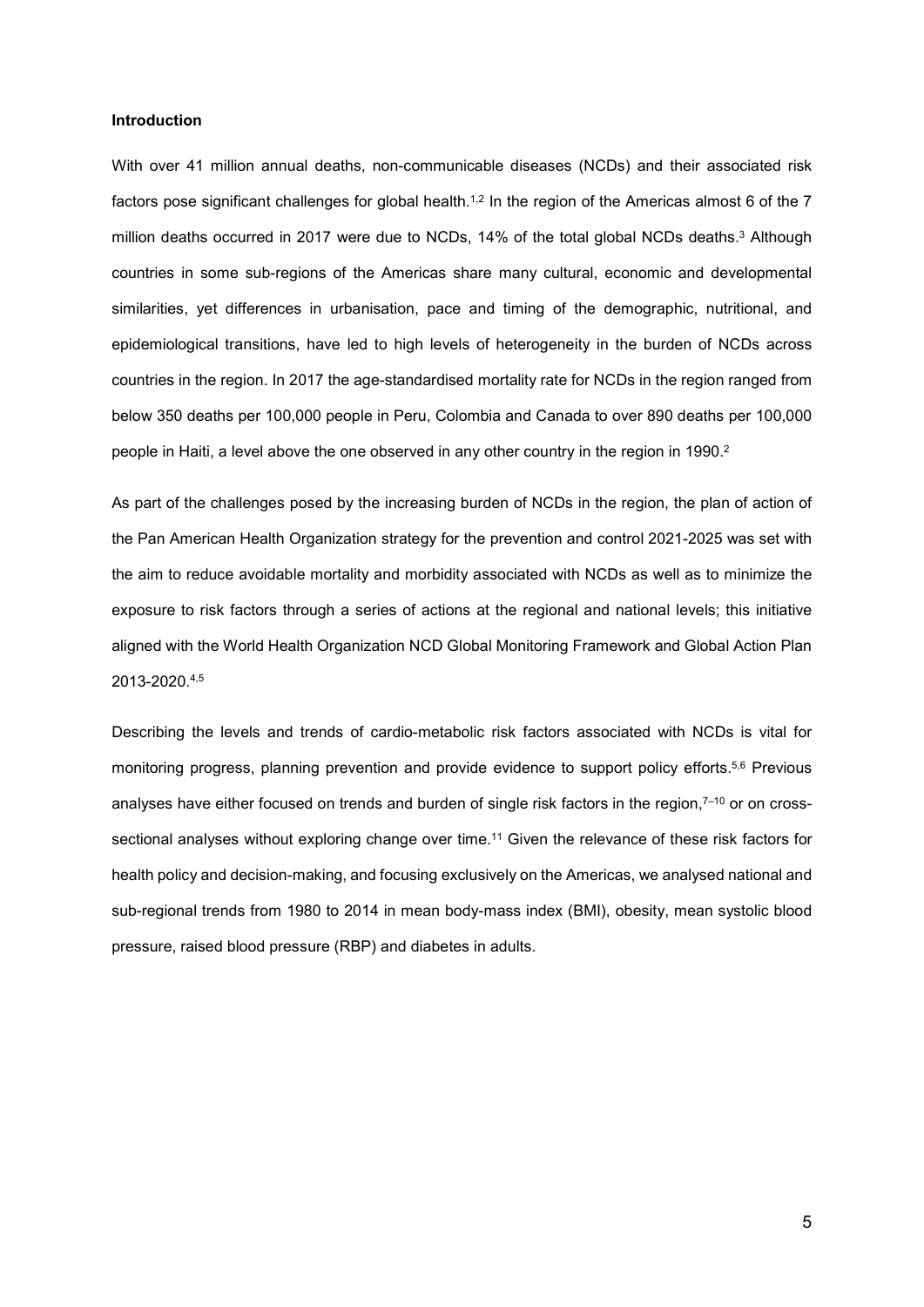#### Methods

#### Study design and data sources

Data used in this analysis were pooled and analysed by the NCD Risk Factor Collaboration (www.ncdrisc.org) and have been described in detail elsewhere (Appendix 1).7–9 Here, we analysed national and regional trends in mean BMI, prevalence of obesity, mean systolic and diastolic blood pressure, prevalence of RBP (systolic blood pressure ≥140 mmHg or diastolic blood pressure ≥90 mmHg), and prevalence of diabetes (fasting plasma glucose ≥7.0 mmol/l, history of diabetes, or diabetes treatment) in adults aged 18 years and older, in the 37 countries of the Americas. For mean BMI and prevalence of obesity, results are reported for ages 20 years and above. While the NCD Risk Factor Collaboration has released estimates for BMI, prevalence of obesity, mean systolic and diastolic blood pressure, prevalence of RBP up to 2016, estimates for diabetes are only available up to 2014. To keep consistency in the analysis across the three risk factors the study period has been limited to 1980-2014. In addition, while estimates for BMI prevalence were available for seven different categories  $($  <18 $\cdot$ 5 kg/m<sup>2</sup>, 18 $\cdot$ 5 kg/m<sup>2</sup> to <20 kg/m<sup>2</sup>, 20 kg/m<sup>2</sup> to <25 kg/m<sup>2</sup>, 25 kg/m<sup>2</sup> to <30 kg/m<sup>2</sup>, 30 kg/m<sup>2</sup> to <35 kg/m<sup>2</sup>, 35 kg/m<sup>2</sup> to <40 kg/m<sup>2</sup>, and ≥40 kg/m<sup>2</sup>) here we report only the prevalence of obesity (BMI≥ 30 kg/m<sup>2</sup>), which is of key public health concern in the Americas.

Estimates were obtained using population-based data sources representative of national, sub-national (i.e. covering ≥1 sub-national regions, or >3 communities) or community (≤3 communities) levels, with measured height or weight, systolic or diastolic blood pressure, or at least one of the following diabetes biomarkers: fasting plasma glucose (FPG), oral glucose tolerance (OGTT) or glycated haemoglobin (HbA1c). Conversion of diabetes biomarkers to a common definition is described elsewhere.<sup>9</sup>

#### Statistical analysis

Analyses were done separately for men and women, using a Bayesian model to obtain estimates by age group, country and year. The model used here has been described and validated previously (Appendix 1); $7-9.12$  the model had a hierarchical structure in which estimates for each country and year were informed by its own data, data from other years in the same country and data in other countries in the same region.<sup>13</sup> The hierarchical structure shared information to a greater degree when data were non-existent or weakly informative (e.g., a study with a small sample size is less informative than a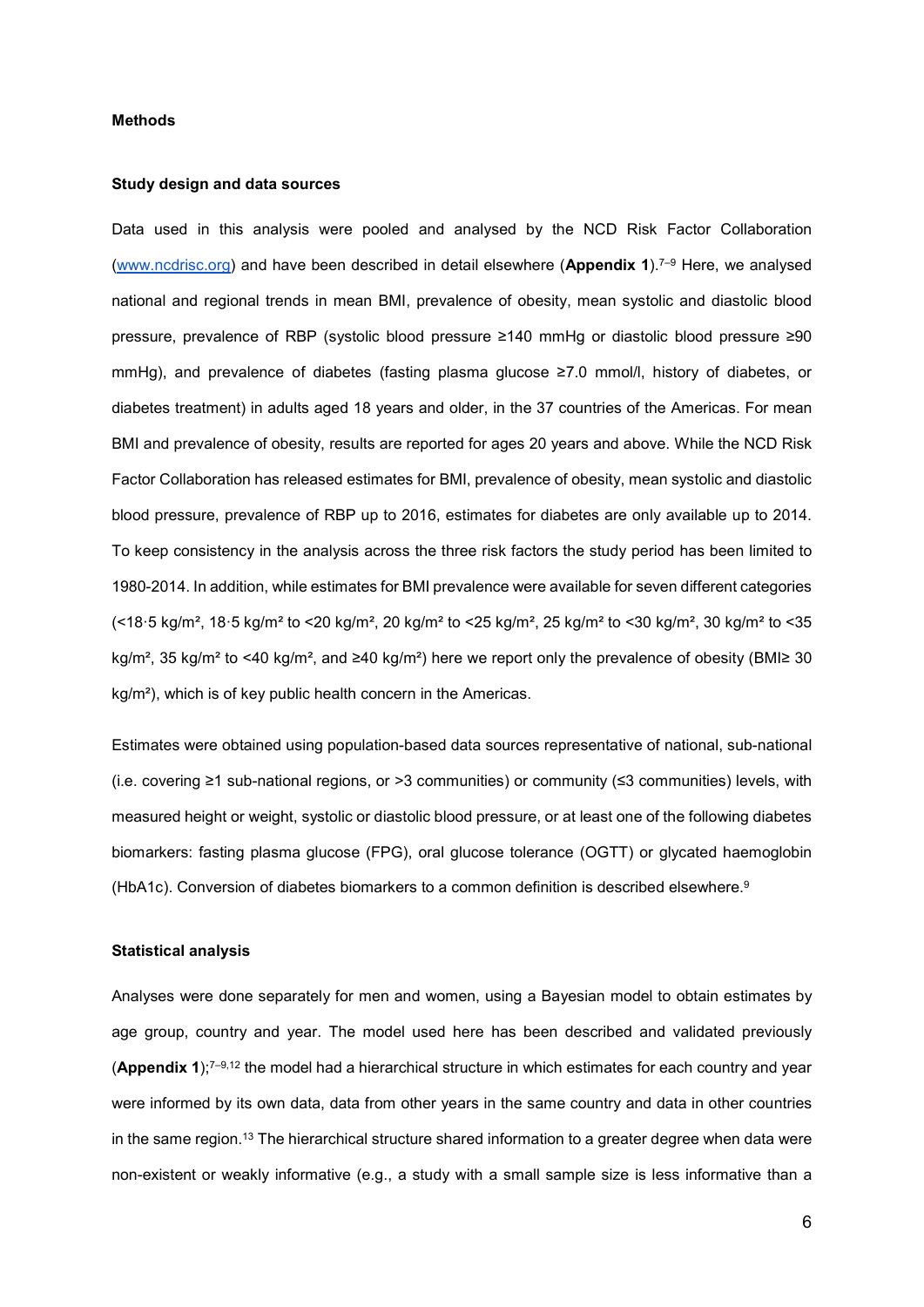study in the same country and year with a larger sample), and to a lesser extent for data-rich countries and sub-regions.The model incorporated non-linear time trends and age patterns, allowing the age pattern to vary across countries. The model accounted for the possibility that the risk factors in subnational and community samples might systematically differ from nationally representative ones, and have larger variation than in national studies. These features were implemented by including datadriven fixed-effect and random-effect terms for subnational and community data. The fixed effects adjusted for systematic differences between subnational or community studies and national studies. The random effects allowed national data to have larger influence on the estimates than subnational or community data with similar sample sizes. The model also accounted for rural–urban differences in risk factors, through the use of data-driven fixed effects for rural only and urban-only studies. These rural and urban effects were weighted by the difference between study-level and country-level urbanisation in the year when the study was done. The statistical model included a country level-covariates specific to each of the risk factors - proportion of national population living in urban areas for BMI; average number of years of education, proportion of national population living in urban areas, a summary measure of availability of different food types for human consumption for DM and BP, and agestandardised adult mean BMI for DM. We fitted this Bayesian model with the Markov chain Monte Carlo (MCMC) algorithm. We ran 55,000 iterations, monitoring convergence, and discarded 5,000 to give 50,000 iterations. We then thinned the chains, to give 5,000 iterations for each chain. The 20 chains were then combined, and further thinning was carried out to give the final 5,000 samples from the posterior distribution of model parameters, which were then used to obtain the posterior distributions. The reported credible intervals (CrIs) represent the 2.5<sup>th</sup>-97.5<sup>th</sup> percentiles of the posterior distributions. Reported estimates were age-standardised using the World Health Organization standard population.<sup>14</sup> Results are presented at sub-regional and country level. Classification of countries into sub-regions (using posterior estimates) is described in Appendix Table S1 and classification of the countries is based on geographical, cultural and epidemiological similarities among countries. To evaluate the correlation between risk factors, the Spearman's correlation rank test for risk factor prevalence was used. Probabilities of increases or decreases in risk factors were calculated using the proportion of MCMC draws in which increases or decreases were observed.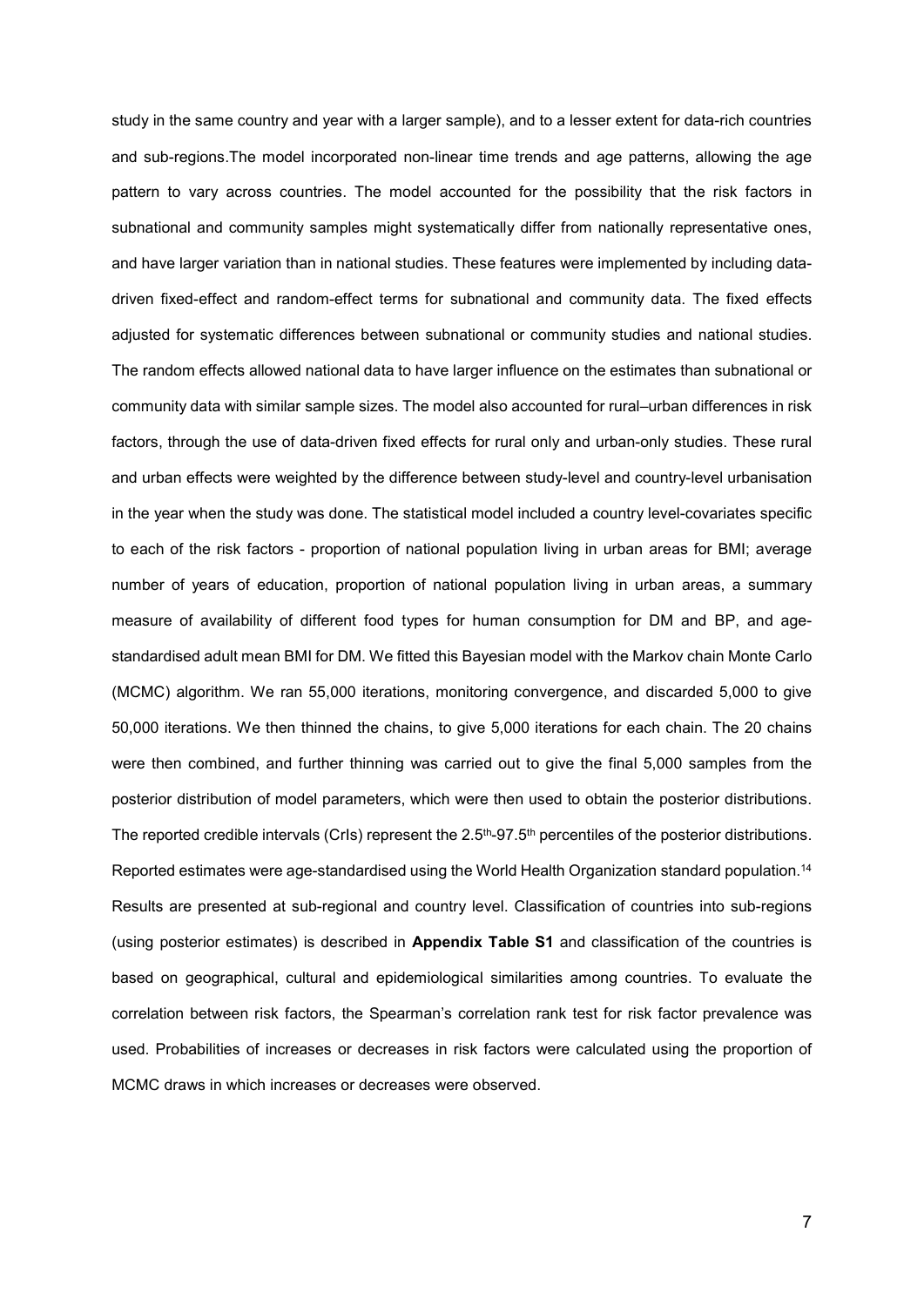#### Results

#### Number of data sources

The analysis used 389 population-based surveys from the region, of which 236 had information on BMI (1,783,267 participants), 223 surveys on blood pressure (1,042,131 participants), and 108 surveys on diabetes (284,555 participants). Among the 37 countries included, only Antigua and Barbuda, Bahamas, Bermuda, and Saint Vincent and the Grenadines had no studies available (Figure 1; see Appendix Table S1 for information on the number of data sources by country, sub-region and risk factor).

#### Risk factors levels and trends across sub-regions

Over the period from 1980 to 2014, the age-standardised mean BMI, age-standardised prevalence of obesity and diabetes increased in both sexes in all sub-regions in the Americas, whereas the agestandardised prevalence of RBP and the age-standardised mean systolic blood pressure declined in some sub-regions and did not change in others (Figures 2A and 2B for prevalences; see Appendix Figure S1 and S2 for means, and Appendix Table S2 and S3).

Obesity, and similarly mean BMI, increased everywhere in the region with the fastest increase observed in the non-English-speaking Caribbean sub-region with prevalence of obesity going from 3.9% (95% CrI: 2.2%-6.3%) in 1980 to 18.6% (14.3%-23.3%) in 2014 among men, and from 12.2% (8.2%-17.0%) in 1980 to 30.5% (25.7%-35.5%) in 2014 among women. The English-speaking Caribbean sub-region ranked first for prevalence of diabetes, 11.1% (6.4%-17.3%) in men and 13.6% (8.2%-21.0%) in women in 2014, with prevalence levels being 2.1 times larger (for men and women) in 2014 when compared to 1980 levels. A decrease in RBP is observed in all the sub-region regardless of the levels observed in 1980, with the largest fall being in North America from 27.6% (22.3%-33.2%) and 19.9% (15.8%- 24.4%), respectively among men and women in 1980, to 15.5% (11.1%-20.9%) and 10.7% (7.7%- 14.5%) in 2014 (Appendix Table S2, S3 and S4).

Although there had been a decline in mean systolic blood pressure, since early 2000s this trend appears to have stopped or reverted, particularly in North America, Central Latin America, Andean Latin America and Southern Latin America for men and in North America and Central Latin America for women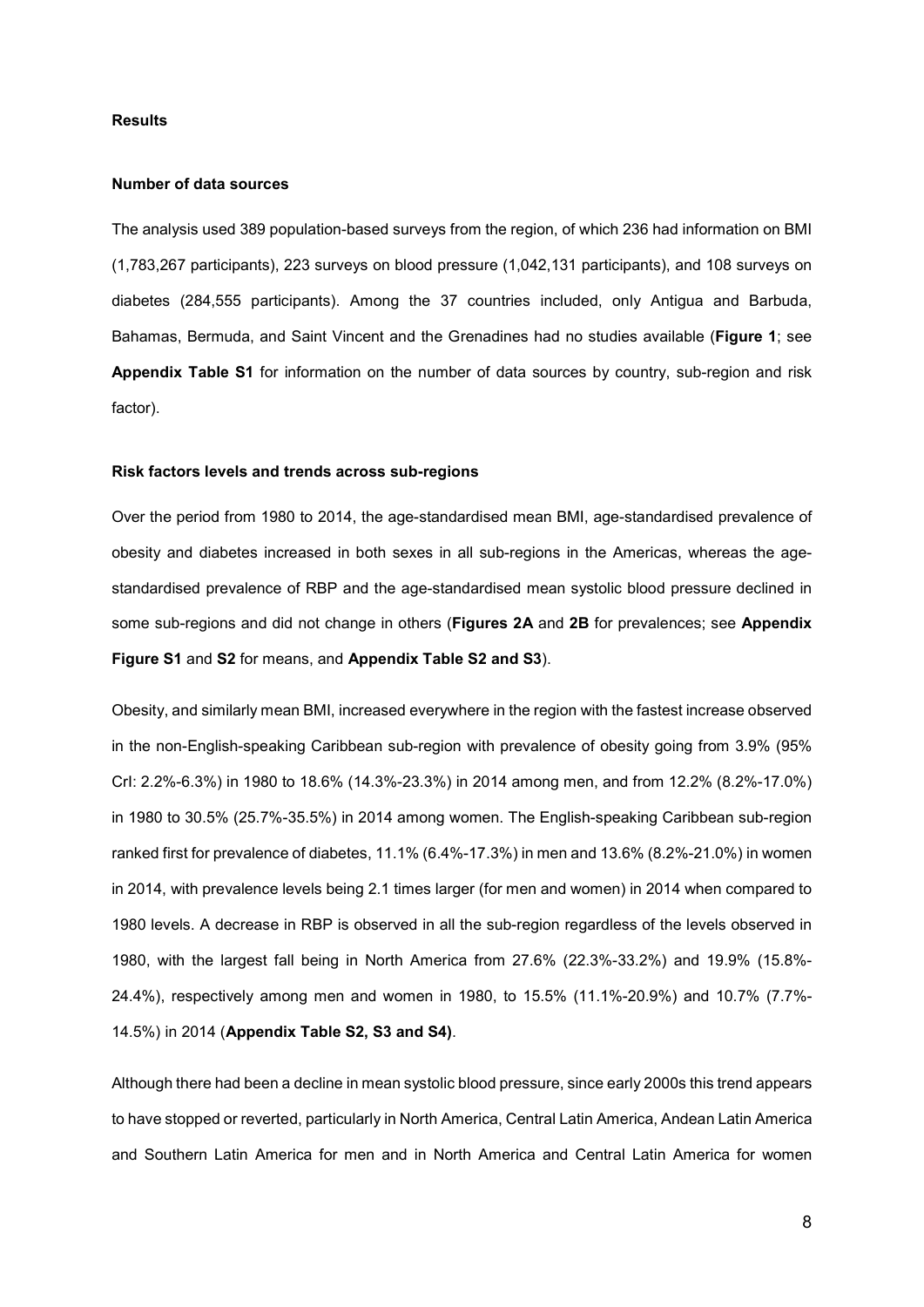(Appendix Figure S1 (men) and S2 (women)). On the other hand, mean BMI has been increasing almost linearly until early 2000s, when this pace seems to have slowed down in North America for both men and women and in Central America and Andean Latin America for women.

The consistent risk factor trends observed in the region hid non-uniform sub-regional trends (Figure 3). A regional convergence for both men and women is observed in the prevalence of RBP over time (Figure 3B), with North America (i.e., USA and Canada) showing a convergence towards much lower levels when compared to the other sub-regions. A more complex pattern is observed in the prevalence of obesity (Figure 3A) and diabetes (Figure 3C) with a combination of sub-regional divergences, such as the variation of prevalence of obesity in all the sub-regions for men or diabetes in women.

#### Risk factors levels and trends within sub-regions

The age-standardised prevalence of obesity, RBP and diabetes for each country in 2014 are shown in the heatmap (Figure 4A and 4B, and Appendix Table S5), while corresponding estimates for 1980 are provided in Appendix Figure S3. Country-specific trends are available at www.ncdrisc.org.

The age-standardised prevalence of obesity in men increased from 1980 to 2014 in every country, with a range of 2.1 to 2.5-fold in Bermuda, Argentina and Chile (probability of an increase = 0.999, >0.999 and >0.999, respectively), to 8.3-fold in Haiti (p>0.999) (Figure 4A). In women, the age-standardised prevalence of obesity increased by 1.4 to 1.8-fold in Bermuda, Bahamas, Uruguay and Venezuela  $(p=0.99, > 0.999, > 0.999)$  and 0.999, respectively) to 4.4-fold in Haiti ( $p>0.999$ ) (**Figure 4B**). Yet, for men in 2014 the prevalence of obesity was above 20% in almost a third of the countries with the USA ranking first with 35% (30%-40%); whereas for women, all countries had a prevalence of obesity above 20%, with 16 out of 37 of them above 30%.

Changes in prevalence of RBP between 1980 and 2014 ranged from a 50% reduction in Canada among men (p>0.999) and a 60% reduction in Bermuda (p=0.999) among women. Most countries showed declines in the prevalence of RBP, and the only two countries where increases were noted were in Saint Lucia (10%, p=0.75 for men and p=0.63 for women) and in Trinidad and Tobago (20%, p=0.72 for men and p=0.74 for women) for both sexes (Figure 4A and 4B). In 2014 the higher proportions of RBP in men, with prevalences from 28%-30%, were concentrated in the countries within the Englishspeaking Caribbean and Southern Latin America sub-regions (Saint Lucia, Paraguay, Saint Kitts and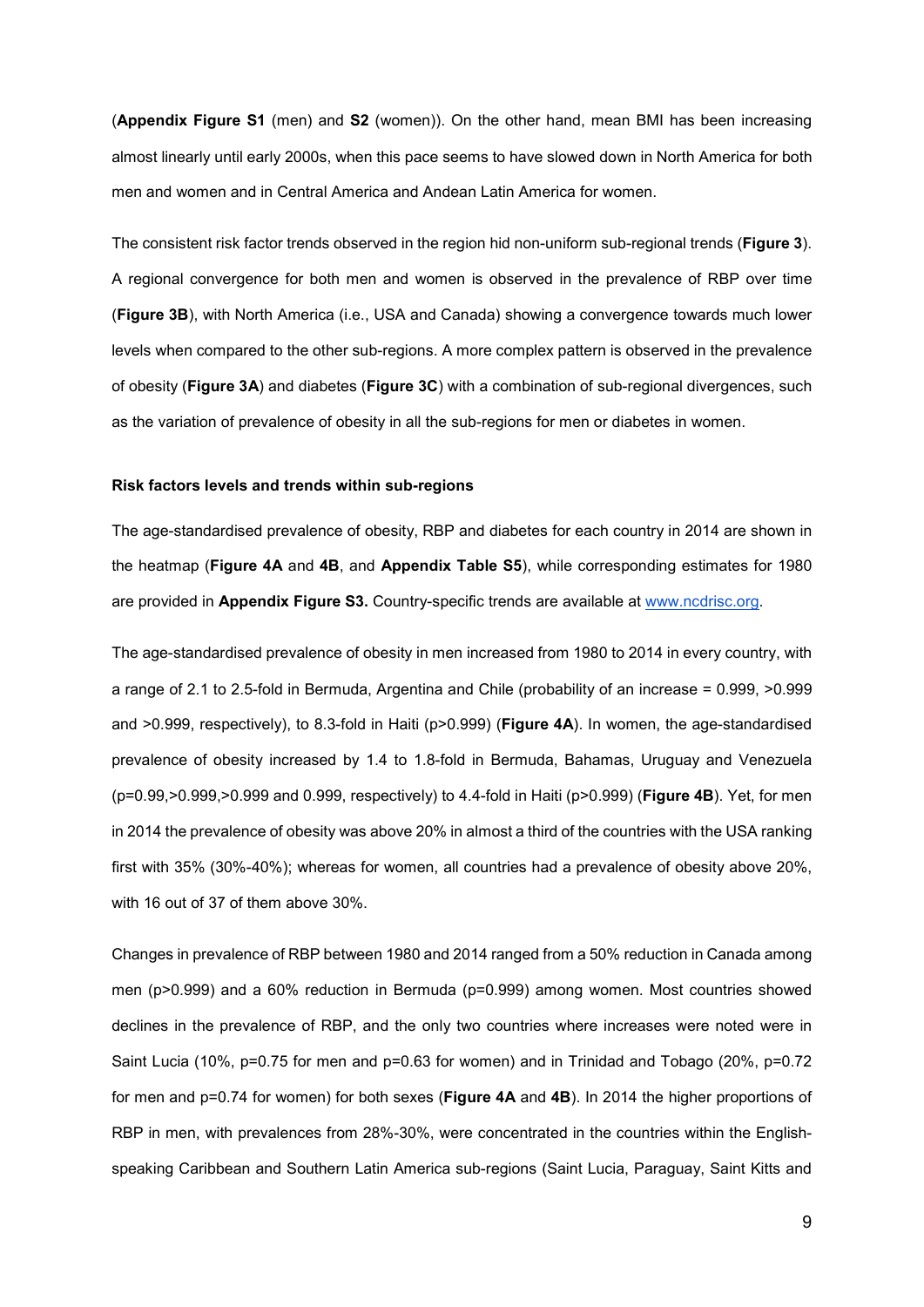Nevis, and Argentina), whereas for women it was in the countries in both Caribbean sub-regions with the highest prevalences in the range of 23%-24%.

Relative to 1980, all countries showed increases in diabetes in both sexes: diabetes in men increased from 1.2-fold in Canada and Uruguay (p=0.75 and p=0.69 respectively) to 4.1-fold in Saint Lucia  $(p=0.99)$  (Figure 4A), whilst diabetes in women increased in the range from 1.2-fold in Canada ( $p=0.70$ ) to 3.1-fold in Saint Lucia (p=0.98) (Figure 4B). Similarly, to the previous risk factors the highest estimates for prevalence of diabetes, up to 15%, were concentrated in the English-speaking Caribbean countries in men and women.

Finally, compared with men, in 2014 women showed a higher prevalence of obesity and diabetes, but lower prevalence of RBP (Figure 5B), except for USA, Canada, Argentina, and Venezuela where the prevalence of RBP and diabetes was higher in men than women (Figure 5B). The difference between men and women in 2014 is larger when compared to 1980 (Figure 5A).

#### Correlation between risk factors

The comparison using Spearman's correlation rank test of risk factor prevalence revealed a positive correlation between obesity and RBP (r=0.75 for men and r=0.67 for women), between obesity and diabetes (r=0.88 for men and r=0.80 for women) and between diabetes and RBP (r=0.74 for both men and women) only in 1980, but not in 2014 (r=-0.25, r=0.053, and r=0.51 for obesity-RBP, obesitydiabetes and diabetes-RBP respectively for men, r=-0.22, r=0.51, and r=0.49 for women) (Appendix Figure S4).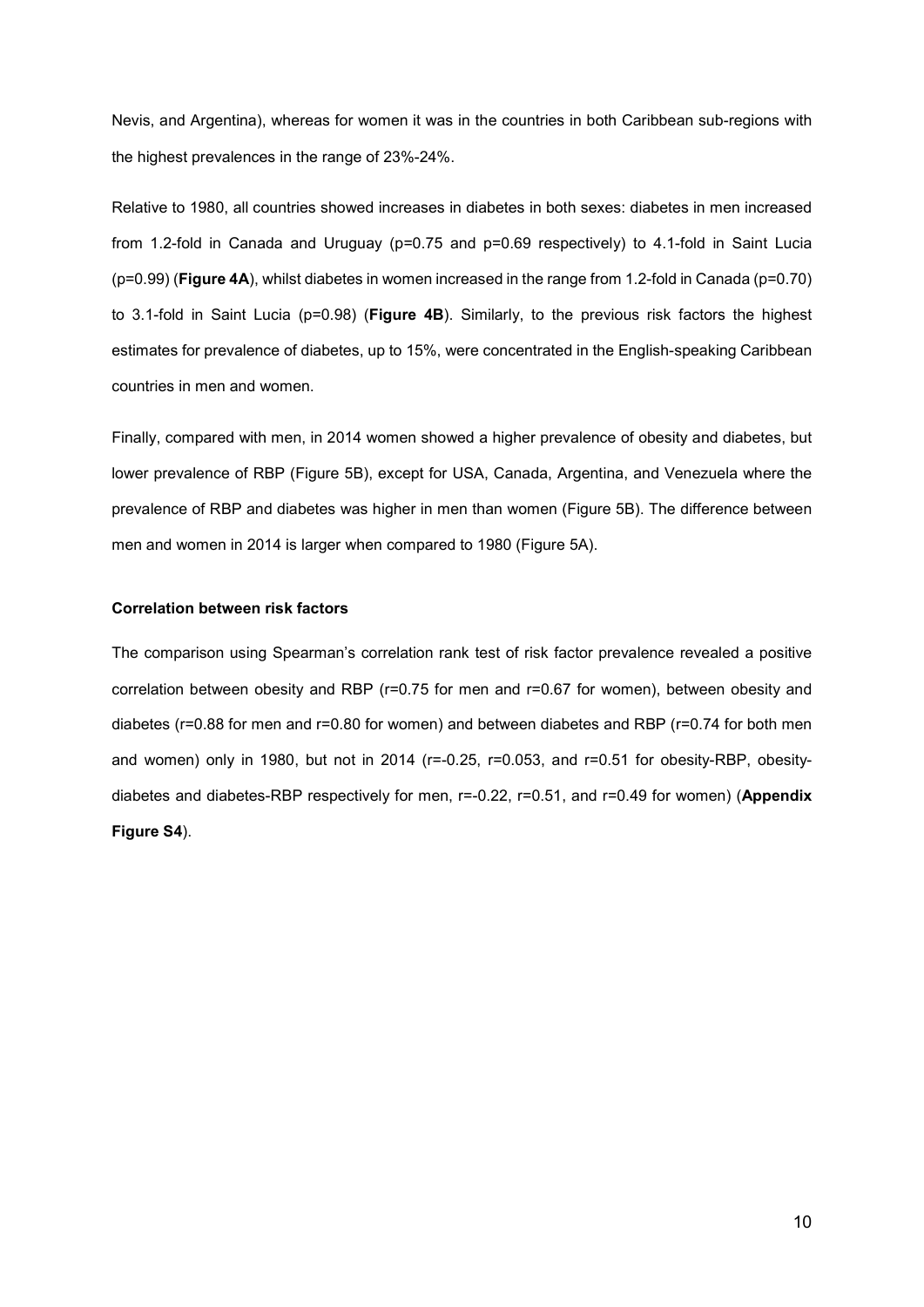#### **Discussion**

This study provides a comprehensive assessment of obesity, RBP and diabetes prevalence in the Americas over the last 35-year period and enhances our understanding of transitions in cardiometabolic risk factors in the region. Our estimates show that countries with the highest prevalence of a given cardio-metabolic risk factor do not necessarily have the highest prevalence of another risk factor. The Americas is experiencing an obesity crisis accompanied by heterogeneous patterns of diabetes and RBP. These findings are important to scope and prioritize adequate NCD responses.

The increasing levels in obesity and diabetes prevalence observed in the region over time require appropriate measures to deal with these public health challenges. The reasons behind the disparity in the associations between obesity and diabetes or between obesity and RBP between sub-regions and in the same sub-region at different times are multiple. Traditionally, the term "diabesity" has denoted the epidemiologic parallelism between obesity and diabetes, which is understandable considering the shared pathophysiological mechanisms.<sup>15</sup> In terms of human capital, many countries in the Americas region are also transitioning from major burdens faced during childhood, particularly undernutrition.<sup>16,17</sup> With this, the long-lasting effects of early undernutrition, direct cause of nutritional stunting, could play a role in developing NCDs later in life.<sup>18</sup>

Our study expands the current regional literature as we have included consistently all countries with data covering over three decades, a time period that has witnessed important socio-economic changes in the Latin America and the Caribbean region. Our analysis showed that cardio-metabolic risk factors, with the exception of RBP, have steadily increased, and that the tendency is to keep on the rise. Whilst previous studies have mostly focused on South America,19–22 we have expanded to include all countries from Central America and the Caribbean region, as well as the USA and Canada. The evidence provided highlights how the heterogeneity in risk factor prevalences requires multi-sectorial and locally adapted responses to improve prevention and treatment.

Given the high level of heterogeneity observed in the region, the results would support a diversification of health interventions across sub-regions and countries. While the main focus in North America should be on reducing the level of obesity, maintaining the trend in the other risk factors, countries in the other sub-regions are experiencing a real emergency with interventions needed not only to reduce the prevalence of obesity but also to prevent diabetes and RBP. Meanwhile, countries such as Peru, Bolivia,

11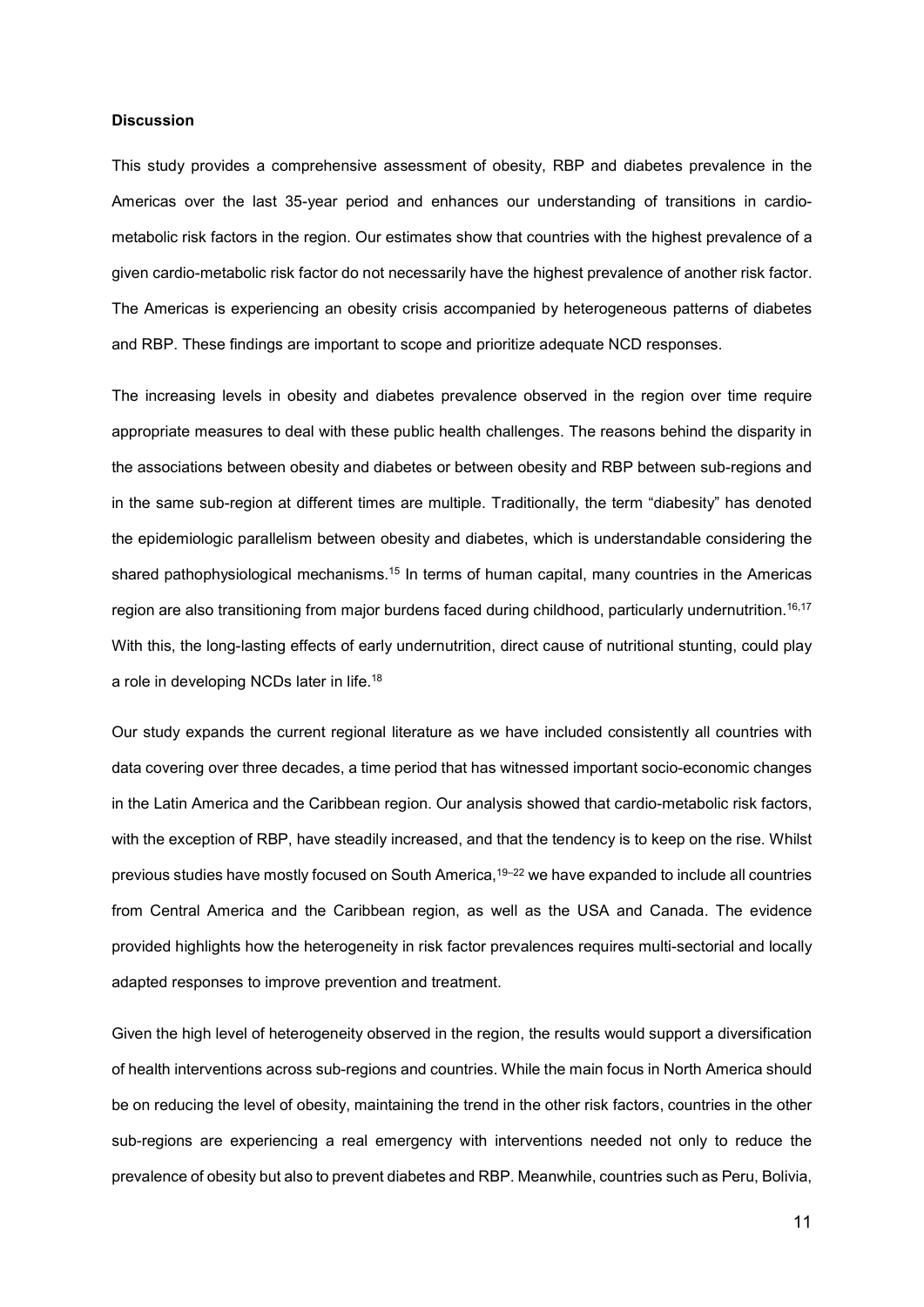and Ecuador with relatively low levels of cardio-metabolic risk factors should focus on how to reverse their increasing trends, continue with good profiles and implement new policies.<sup>23</sup> For example, compared to other countries in Africa (South Africa) and Asia (China, India and Pakistan), some countries in South America (Argentina, Chile, Peru and Uruguay) seem to have relative better rates of awareness, treatment and control of hypertension.<sup>24</sup> However, inequalities within countries (and between countries) should be addressed to secure that all population groups have these adequate patterns of awareness, treatment and control of hypertension. This is exemplified by the USA where Hispanic and Black population are characterised by different risk profiles when compared to the white population.25,26 Such heterogeneity is further exemplified by the INTERHEART study where the population attributable risk for acute myocardial infarction due to diabetes ranged from 7.4 in Colombia to 17.0 in Brazil.<sup>20</sup>

Our estimates focused on RBP instead of hypertension, which in epidemiological studies is a composite variable including measured blood pressure and/or diagnosis of hypertension and/or currently under treatment for hypertension. The results herein presented should be interpreted in this context. Nevertheless, the analysis of trends in RBP is key for the World Health Organization NCD Global Monitoring Framework, as one of the 9 voluntary global targets is "a 25% reduction in the prevalence of raised blood pressure."<sup>5</sup> The falling trends in the prevalence of raised blood pressure could signal improvements in awareness, treatment and control of hypertension. This seems to be the case in Canada<sup>27</sup> and the USA,<sup>26</sup> though we are unaware of similar trends for other countries and sub regions in the region.

Our findings also show that the highest levels of the three cardio-metabolic risk factors are observed in the small countries in the Caribbean sub-region. While countries in this sub-region differ in terms of economic level, the absolute population size may contribute to their relative health underperformance.28,29 With high prevalence and very poor morbidity outcomes, this area is characterised by high levels of vulnerability with very limited ability to respond to the health needs of the population, including NCDs and chronic health issues, paired by limited healthcare funding.

Tackling NCDs in the Americas will require individual-based high-risk approaches with populationbased strategies.30,31 This regional analysis of trends of multiple cardio-metabolic risk factors provides sufficient data-driven insights for decision-making today and serves as a baseline to monitor and

12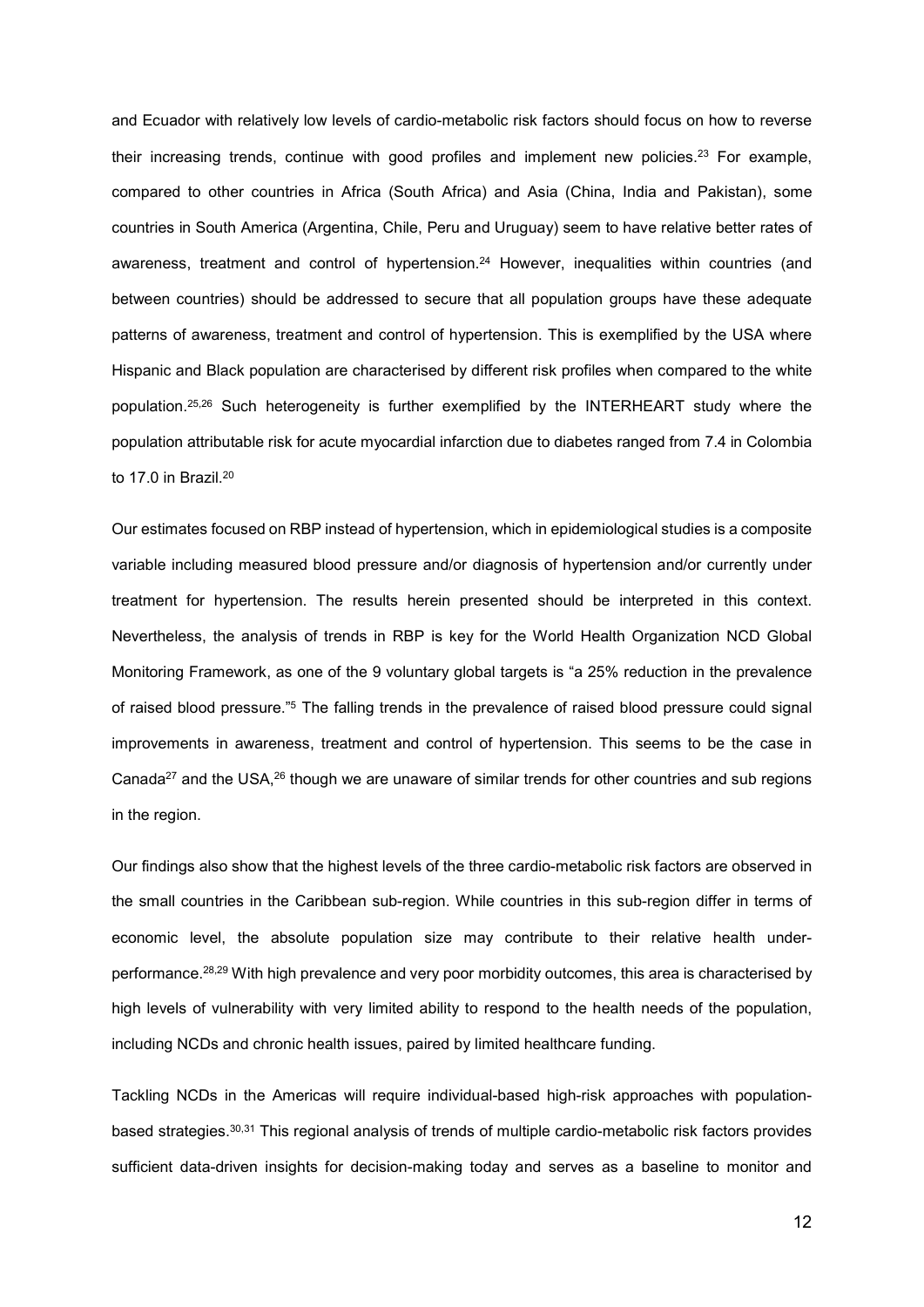evaluate further the impact of initiatives to be implemented in the region.<sup>32</sup> The dissection of the information of the Americas from the NCD-RisC database offers a broader scoping and easier visualisation of the particular features of the region in terms of major cardio-metabolic risks. However, limitations should also be acknowledged. First, due to data availability, we did not include other important cardio-metabolic risk factors such as waist circumference, smoking or lipid profile. We presented results for established cardio-metabolic risk factors, accounting for their availability in rural and resource-limited settings. Second, we did not include data from children or adolescents, and future efforts should include these populations because it is most likely that cardio-metabolic risk factors have also increased among them.33,34 Third, good quality nationally representative data on cardio-metabolic risk factors are still lacking in some of the countries, especially in the Caribbean. We recognise that estimates from pooled analyses may differ slightly from national surveys, especially in those data-poor countries and the intention of this exercise is not to supersede local efforts but to maximize available resources and to support local endeavours to produce current comprehensive data.

This region-wide analysis is the result of a collective approach, maximising the existing data available with a common goal for the public good. To overcome some of the limitations discussed here, and to support effective cardio-metabolic prevention interventions, national and international support should be provided to improve the surveillance system with cross-sectional and cohort studies aimed at monitoring cardio-metabolic risk factors, especially in those data-poor countries which would benefit the most from more reliable estimates.

#### **Conclusions**

This paper addresses some of the most important risk factors for NCDs closing the gap in the lack of information on the past and current levels of cardio-metabolic risk factors in the whole Americas region, a region that is important to our global world. Despite the high prevalence of cardio-metabolic risk factors across the Americas, estimates show significant variation between countries and sub-regions. Countries with the highest figures for one risk factor do not necessarily also stand out in another risk factor, and men's profiles do not necessarily resemble women's. Time trends show that, except for RBP, the risk factors have steadily increased since 1980. In addition, the within region divergence in trends observed suggests that the levels of risk factors are not increasing or decreasing at the same pace in all countries. This detailed information on the burden in the region can signal opportunities given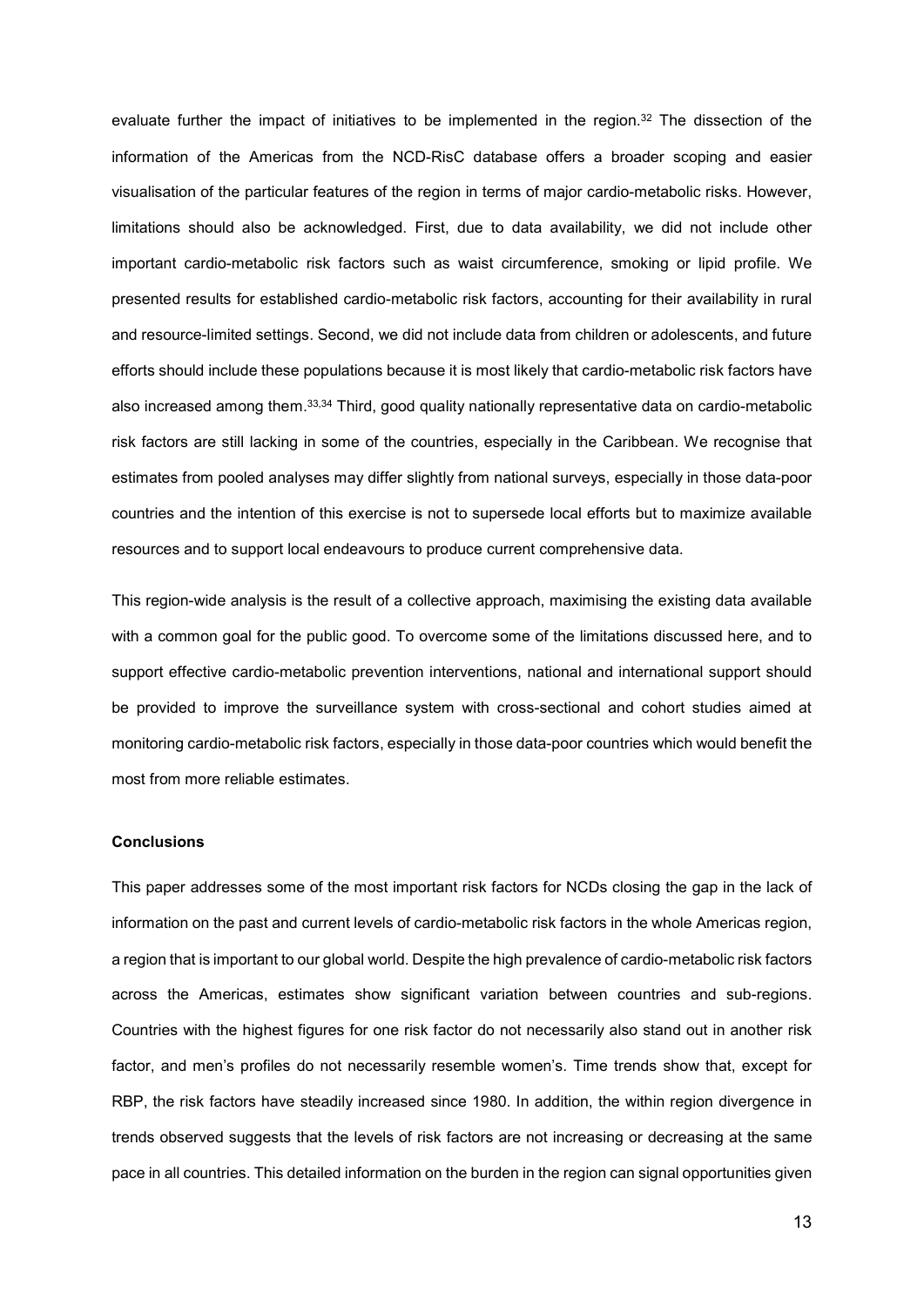the interconnectedness in cultural, social, demographic, ethnic, and economic and political aspects of the countries in the Americas.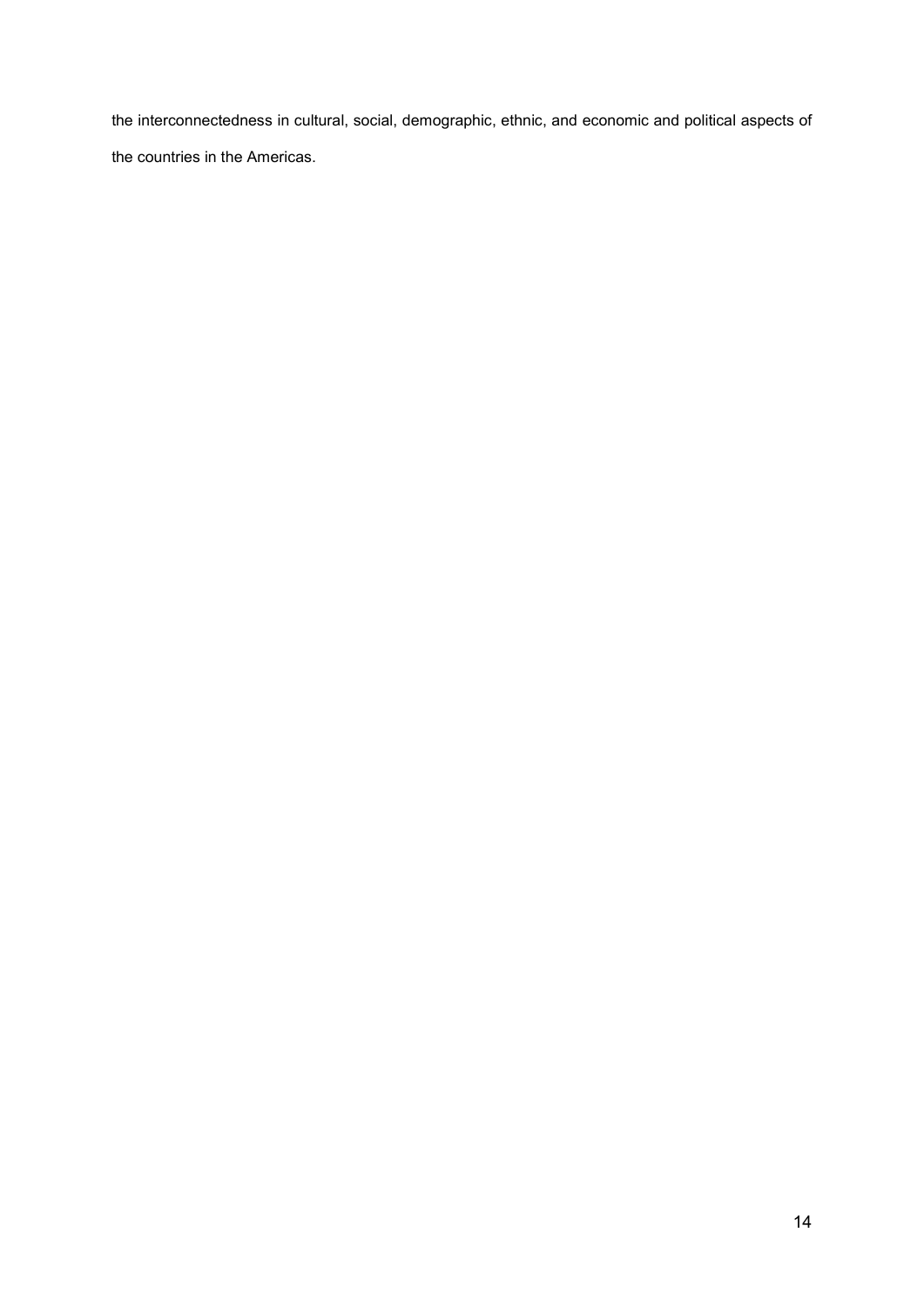#### Acknowledgment

We thank WHO country and regional offices and World Heart Federation for support in data identification and access.

#### Funding

The study was supported by the Wellcome Trust. JJM acknowledges having received support from the Alliance for Health Policy and Systems Research (HQHSR1206660), the Bernard Lown Scholars in Cardiovascular Health Program at Harvard T.H. Chan School of Public Health (BLSCHP-1902), Bloomberg Philanthropies, FONDECYT via CIENCIACTIVA/CONCYTEC, British Council, British Embassy and the Newton-Paulet Fund (223-2018, 224-2018), DFID/MRC/Wellcome Global Health Trials (MR/M007405/1), Fogarty International Center (R21TW009982, D71TW010877), Grand Challenges Canada (0335-04), International Development Research Center Canada (IDRC 106887, 108167), Inter-American Institute for Global Change Research (IAI CRN3036), Medical Research Council (MR/P008984/1, MR/P024408/1, MR/P02386X/1), National Cancer Institute (1P20CA217231), National Heart, Lung and Blood Institute (HHSN268200900033C, 5U01HL114180, 1UM1HL134590), National Institute of Mental Health (1U19MH098780), Swiss National Science Foundation (40P740- 160366), Wellcome (074833/Z/04/Z, 093541/Z/10/Z, 107435/Z/15/Z, 103994/Z/14/Z, 205177/Z/16/Z, 214185/Z/18/Z) and the World Diabetes Foundation (WDF15-1224). MDC is supported by an Academy of Medical Sciences Springboard Award, and JB by a Royal Society Research grant.

#### Conflict of interest

ME reported a charitable grant from the AstraZeneca Young Health Programme, and personal fees from Prudential, Scor, and Third Bridge, outside the submitted work. All other authors declare no competing interests.

#### **Contributors**

JJM, MDC and ME initiated the study. All authors contributed to data collection, pooling analysis and/or preparation of the results. JJM, RMCL and MDC wrote the first draft with input from CF, IRH, PAL, RENM, BZ, JB and DG. All other authors commented on the paper and contributed to the revision.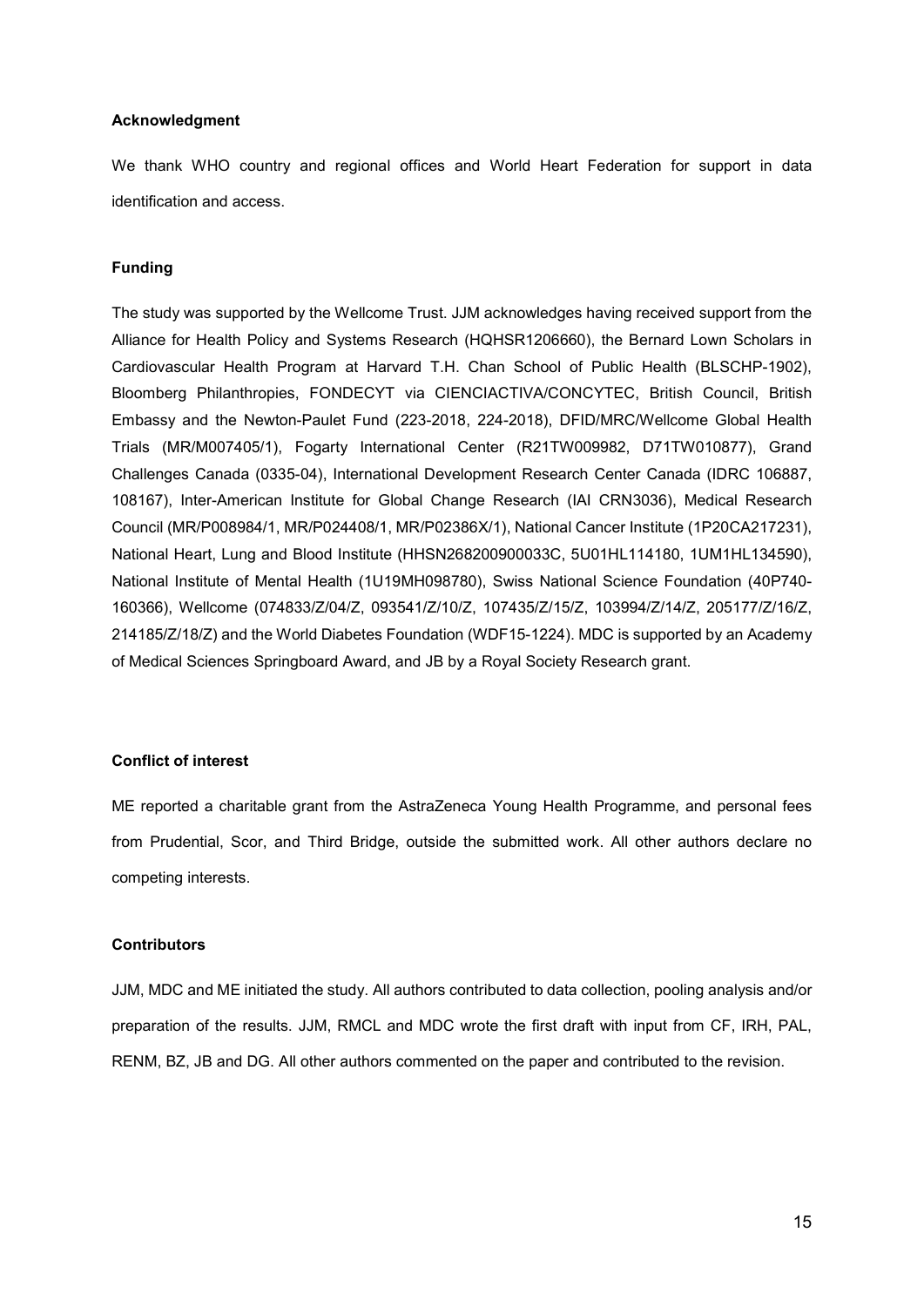#### NCD Risk Factor Collaboration (NCD-RisC) - America Working Group

(\*equal contribution, listed alphabetically)

J Jaime Miranda (Universidad Peruana Cayetano Heredia, Peru); Rodrigo M Carrillo-Larco (Imperial College London, UK); Catterina Ferreccio (Pontificia Universidad Católica de Chile, Chile); Ian R Hambleton (The University of the West Indies, Barbados); Paulo A Lotufo (University of São Paulo, Brazil); Ramfis Nieto-Martínez (Miami Veterans Affairs Healthcare System, USA); Bin Zhou (Imperial College London, UK); James Bentham (University of Kent, UK); Honor Bixby (Imperial College London, UK); Kaveh Hajifathalian (Cleveland Clinic, USA); Yuan Lu (Yale University, USA); Cristina Taddei (Imperial College London, UK); Leandra Abarca-Gómez (Caja Costarricense de Seguro Social, Costa Rica)\*; Benjamin Acosta-Cazares (Instituto Mexicano del Seguro Social, Mexico)\*; Carlos A Aguilar-Salinas (Instituto Nacional de Ciencias Médicas y Nutrición, Mexico)\*; Dolores S Andrade (Universidad de Cuenca, Ecuador)\*; Maria Cecília F Assunção (Federal University of Pelotas, Brazil)\*; Alberto Barceló (Pan American Health Organization, USA)\*; Aluisio JD Barros (Federal University of Pelotas, Brazil)\*; Mauro VG Barros (University of Pernambuco, Brazil)\*; Iqbal Bata (Dalhousie University, Canada)\*; Rosangela L Batista (Federal University of Maranhao, Brazil)\*; Mikhail Benet (CAFAM University Foundation, Colombia)\*; Antonio Bernabe-Ortiz (Universidad Peruana Cayetano Heredia, Peru)\*; Heloisa Bettiol (University of São Paulo, Brazil)\*; Jose G Boggia (Universidad de la República, Uruguay)\*; Carlos P Boissonnet (Centro de Educación Médica e Investigaciones Clínicas, Argentina)\*; Lizzy M Brewster (University of Amsterdam, The Netherlands)\*; Christine Cameron (Canadian Fitness and Lifestyle Research Institute, Canada)\*; Ana Paula C Cândido (Universidade Federal de Juiz de Fora, Brazil)\*; Viviane C Cardoso (University of São Paulo, Brazil)\*; Queenie Chan (Imperial College London, UK)\*; Diego G Christofaro (Universidade Estadual Paulista, Brazil)\*; Susana C Confortin (Universidade Federal de Santa Catarina, Brazil)\*; Cora L Craig (Canadian Fitness and Lifestyle Research Institute, Canada)\*; Eleonora d'Orsi (Universidade Federal de Santa Catarina, Brazil)\*; Hélène Delisle (University of Montreal, Canada)\*; Paula Duarte de Oliveira (Federal University of Pelotas, Brazil)\*; Juvenal Soares Dias-da-Costa (Universidade do Vale do Rio dos Sinos, Brazil)\*; Alejandro Diaz (National Council of Scientific and Technical Research, Argentina)\*; Silvana P Donoso (Universidad de Cuenca, Ecuador)\*; Paul Elliott (Imperial College London, UK)\*; Jorge Escobedo-de la Peña (Instituto Mexicano del Seguro Social, Mexico)\*; Trevor S Ferguson (The University of the West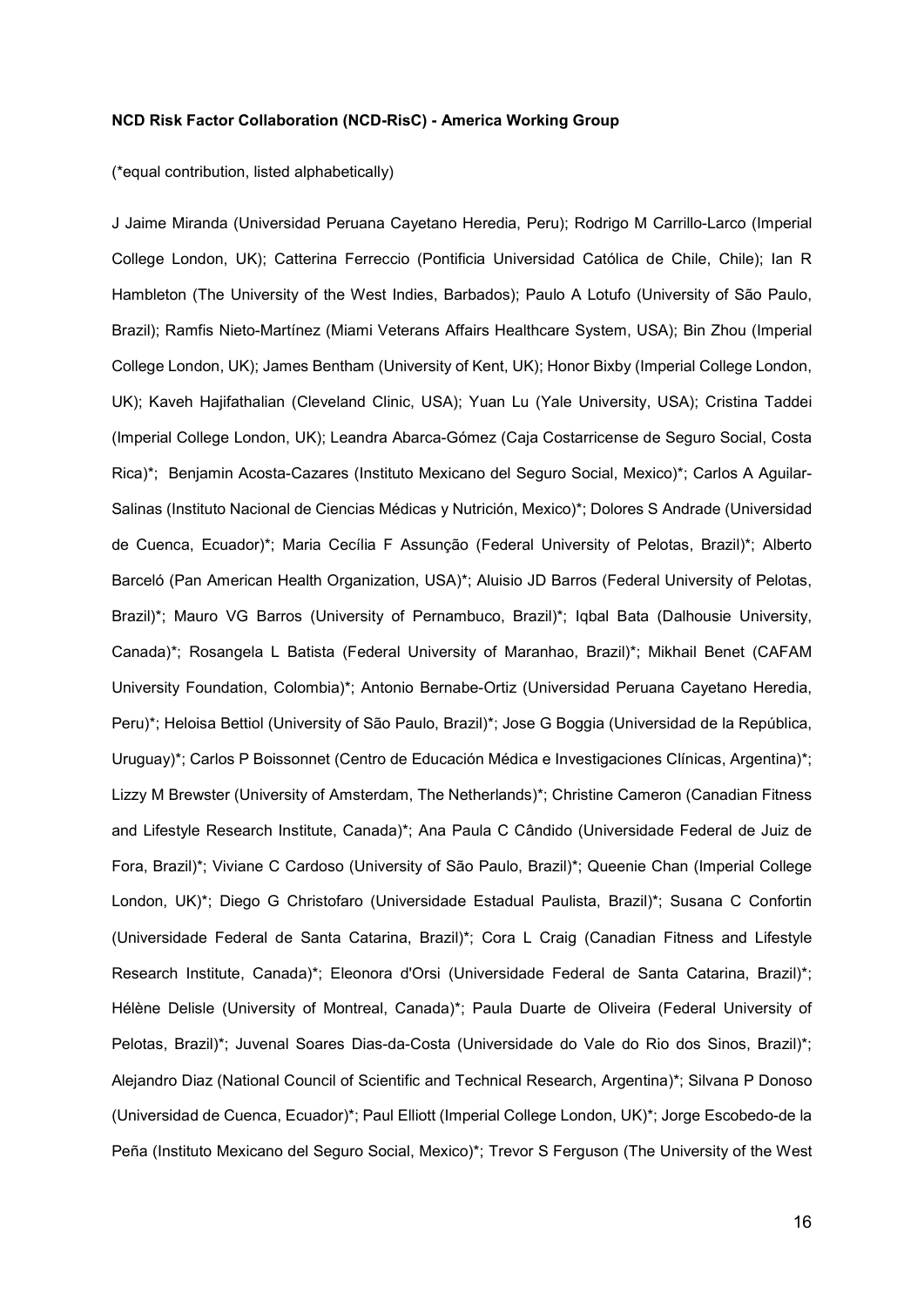Indies, Jamaica)\*; Romulo A Fernandes (Universidade Estadual Paulista, Brazil)\*; Daniel Ferrante (Ministry of Health, Argentina)\*; Eric Monterubio Flores (Instituto Nacional de Salud Pública, Mexico)\*; Damian K Francis (The University of the West Indies, Jamaica)\*; Maria do Carmo Franco (Federal University of São Paulo, Brazil)\*; Flavio D Fuchs (Hospital de Clinicas de Porto Alegre, Brazil)\*; Sandra C Fuchs (Universidade Federal do Rio Grande do Sul, Brazil)\*; David Goltzman (McGill University, Canada)\*; Helen Gonçalves (Federal University of Pelotas, Brazil)\*; Juan P González-Rivas (The Andes Clinic of Cardio-Metabolic Studies, Venezuela)\*; Mariano Bonet Gorbea (National Institute of Hygiene, Epidemiology and Microbiology, Cuba)\*; Ronald D Gregor (Dalhousie University, Canada)\*; Ramiro Guerrero (Universidad Icesi, Colombia)\*; Andre L Guimaraes (State University of Montes Claros, Brazil)\*; Martin C Gulliford (King's College London, UK)\*; Laura Gutierrez (Institute for Clinical Effectiveness and Health Policy, Argentina)\*; Leticia Hernandez Cadena (National Institute of Public Health, Mexico)\*; Victor M Herrera (Universidad Autónoma de Bucaramanga, Colombia)\*; Wilma M Hopman (Kingston General Hospital, Canada)\*; Andrea RVR Horimoto (Heart Institute, Brazil)\*; Claudia M Hormiga (Fundación Oftalmológica de Santander, Colombia)\*; Bernardo L Horta (Federal University of Pelotas, Brazil)\*; Christina Howitt (The University of the West Indies, Barbados)\*; Vilma E Irazola (Institute for Clinical Effectiveness and Health Policy, Argentina)\*; Santa Magaly Jiménez-Acosta (National Institute of Hygiene, Epidemiology and Microbiology, Cuba)\*; Michel Joffres (Simon Fraser University, Canada)\*; Patrick Kolsteren (Institute of Tropical Medicine, Belgium)\*; Orlando Landrove (Ministerio de Salud Pública, Cuba)\*; Yanping Li (Harvard TH Chan School of Public Health, USA)\*; Christa L Lilly (West Virginia University, USA)\*; M Fernanda Lima-Costa (Oswaldo Cruz Foundation Rene Rachou Research Institute, Brazil)\*; Maria Wany Louzada Strufaldi (Federal University of São Paulo, Brazil)\*; George LL Machado-Coelho (Universidade Federal de Ouro Preto, Brazil)\*; Marcia Makdisse (Hospital Israelita Albert Einstein, Brazil)\*; Paula Margozzini (Pontificia Universidad Católica de Chile, Chile)\*; Larissa Pruner Marques (Universidade Federal de Santa Catarina, Brazil)\*; Reynaldo Martorell (Emory University, USA)\*; Alicia Matijasevich (University of São Paulo, Brazil)\*; Anselmo J Mc Donald Posso (Gorgas Memorial Institute of Health Studies, Panama)\*; Shelly R McFarlane (The University of the West Indies, Jamaica)\*; Scott B McLean (Statistics Canada, Canada)\*; Ana Maria B Menezes (Federal University of Pelotas, Brazil)\*; Juan Francisco Miquel (Pontificia Universidad Católica de Chile, Chile)\*; Salim Mohanna (Universidad Peruana Cayetano Heredia, Peru)\*; Eric A Monterrubio (Instituto Nacional de Salud Pública, Mexico)\*; Leila B Moreira (Universidade Federal do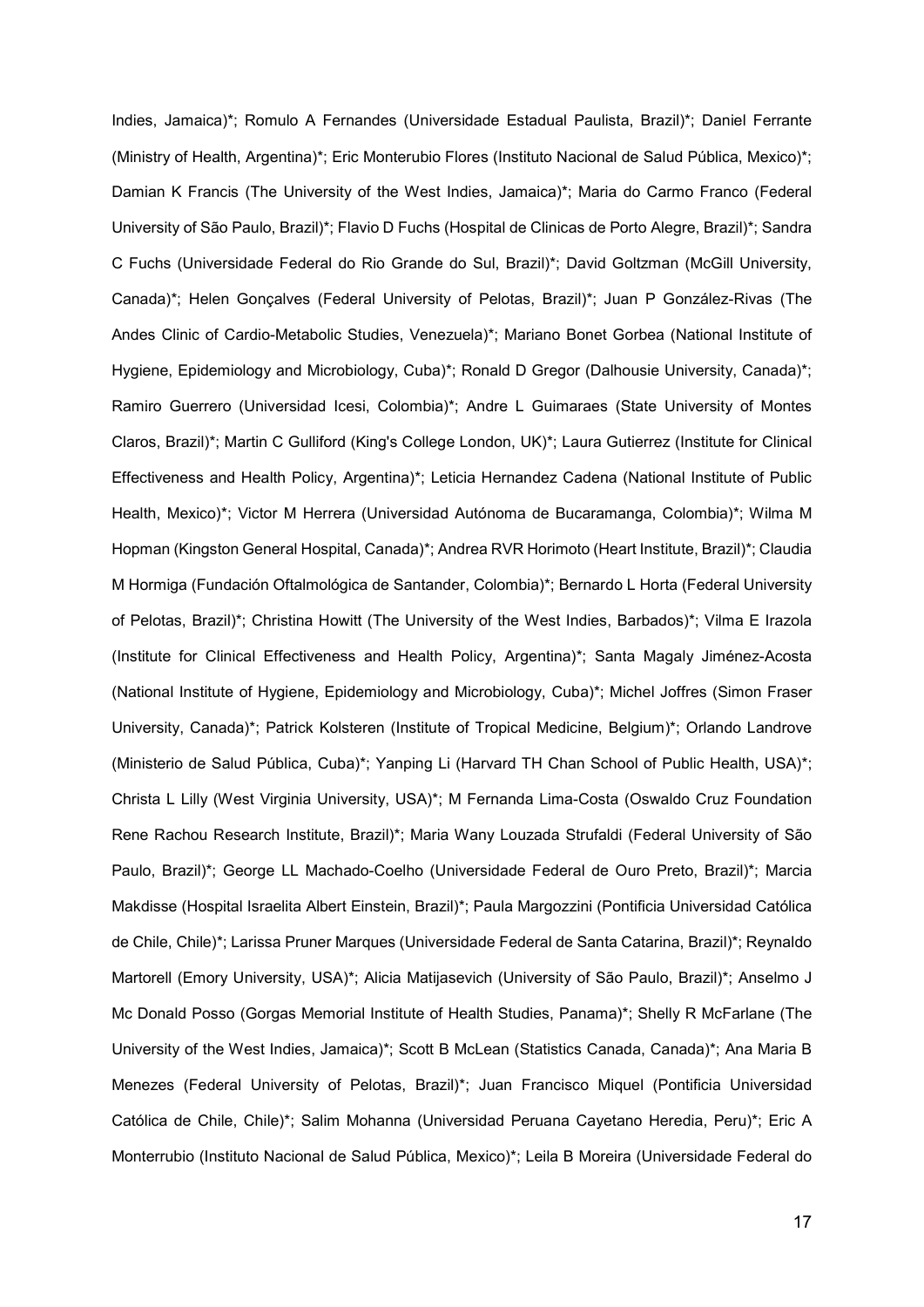Rio Grande do Sul, Brazil)\*; Alain Morejon (University Medical Science, Cuba)\*; Jorge Motta (Gorgas Memorial Institute of Public Health, Panama)\*; William A Neal (West Virginia University, USA)\*; Flavio Nervi (Pontificia Universidad Católica de Chile, Chile)\*; Oscar A Noboa (Universidad de la República, Uruguay)\*; Angélica M Ochoa-Avilés (Universidad de Cuenca, Ecuador)\*; Maria Teresa Anselmo Olinto (University of Vale do Rio dos Sinos, Brazil)\*; Isabel O Oliveira (Federal University of Pelotas, Brazil)\*; Lariane M Ono (Universidade Federal de Santa Catarina, Brazil)\*; Pedro Ordunez (Pan American Health Organization, USA)\*; Ana P Ortiz (University of Puerto Rico, Puerto Rico)\*; Johanna A Otero (Fundación Oftalmológica de Santander, Colombia)\*; Alberto Palloni (University of Wisconsin-Madison, USA)\*; Sergio Viana Peixoto (Oswaldo Cruz Foundation Rene Rachou Research Institute, Brazil)\*; Alexandre C Pereira (Heart Institute, Brazil)\*; Cynthia M Pérez (University of Puerto Rico Medical Sciences Campus, Puerto Rico)\*; Daniel A Rangel Reina (Gorgas Memorial Institute of Health Studies, Panama)\*; Robespierre Ribeiro (Minas Gerais State Secretariat for Health, Brazil)\*; Raphael M Ritti-Dias (Universidade Nove de Julho, Brazil)\*; Juan A Rivera (Instituto Nacional de Salud Pública, Mexico)\*; Cynthia Robitaille (Public Health Agency of Canada, Canada)\*; Laura A Rodríguez-Villamizar (Universidad Industrial de Santander, Colombia)\*; Rosalba Rojas-Martinez (Instituto Nacional de Salud Pública, Mexico)\*; Joel GR Roy (Statistics Canada, Canada)\*; Adolfo Rubinstein (Institute for Clinical Effectiveness and Health Policy, Argentina)\*; Blanca Sandra Ruiz-Betancourt (Instituto Mexicano del Seguro Social, Mexico)\*; Eduardo Salazar Martinez (National Institute of Public Health, Mexico)\*; Jose Sánchez-Abanto (National Institute of Health, Peru)\*; Ina S Santos (Federal University of Pelotas, Brazil)\*; Renata Nunes dos Santos (University of Sao Paulo Clinics Hospital, Brazil)\*; Marcia Scazufca (University of Sao Paulo Clinics Hospital, Brazil)\*; Herman Schargrodsky (Hospital Italiano de Buenos Aires, Argentina)\*; Antonio M Silva (Federal University of Maranhao, Brazil)\*; Diego Augusto Santos Silva (Federal University of Santa Catarina, Brazil)\*; Aryeh D Stein (Emory University, USA)\*; Ramón Suárez-Medina (National Institute of Hygiene, Epidemiology and Microbiology, Cuba)\*; Carolina B Tarqui-Mamani (National Institute of Health, Peru)\*; Marshall K Tulloch-Reid (The University of the West Indies, Jamaica)\*; Peter Ueda (Harvard TH Chan School of Public Health, USA)\*; Eunice E Ugel (Universidad Centro-Occidental Lisandro Alvarado, Venezuela)\*; Gonzalo Valdivia (Pontificia Universidad Católica de Chile, Chile)\*; Patricia Varona (Epidemiology and Microbiology Institute, Cuba)\*:Gustavo Velasquez-Melendez (Universidade Federal de Minas Gerais, Brazil)\*; Roosmarijn Verstraeten (Institute of Tropical Medicine, Belgium)\*; Cesar G Victora (Federal University of Pelotas,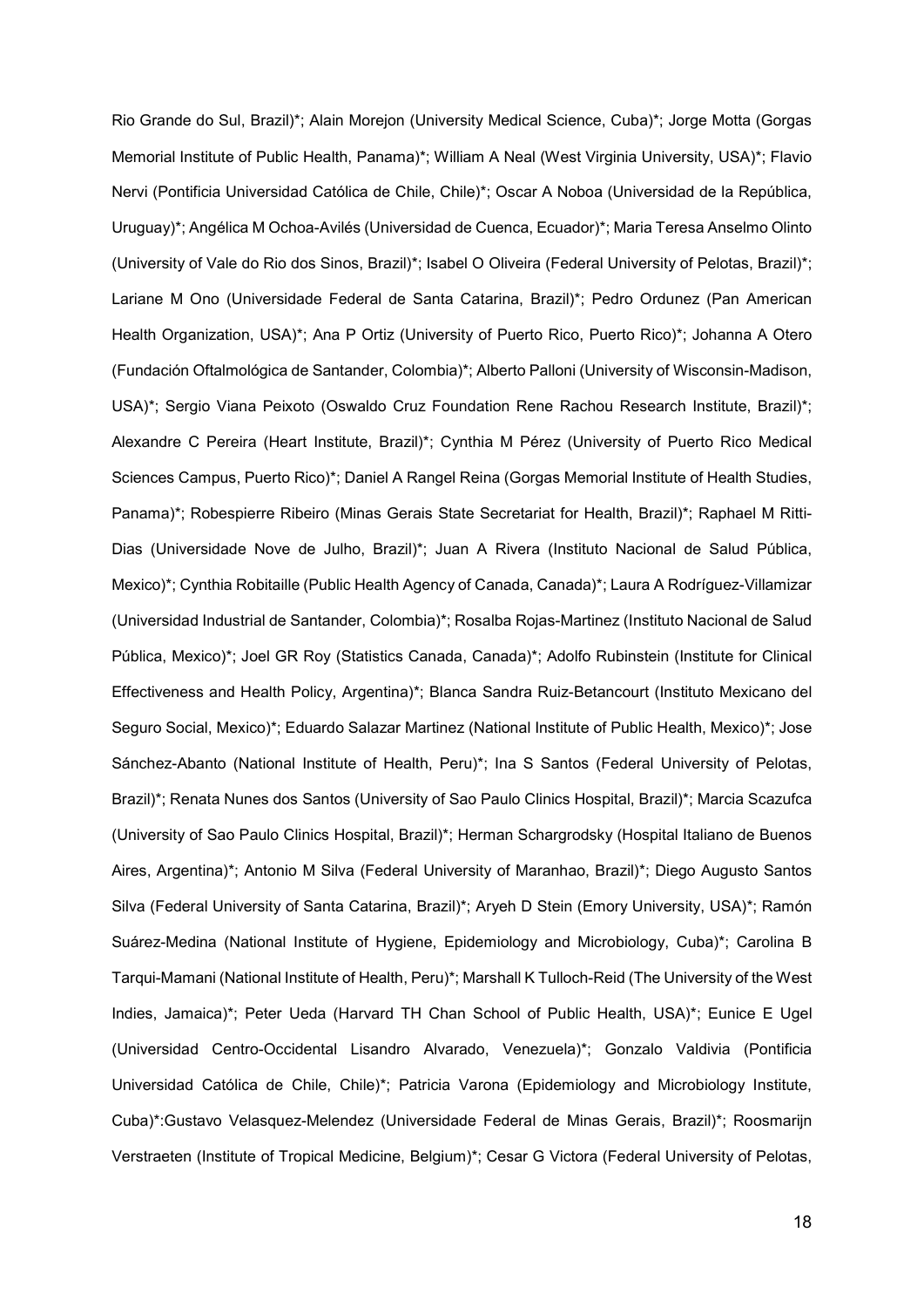Brazil)\*; Rildo S Wanderley Jr. (University of Pernambuco, Brazil)\*; Ming-Dong Wang (Public Health Agency of Canada, Canada)\*; Rainford J Wilks (The University of the West Indies, Jamaica)\*; Roy A Wong-McClure (Caja Costarricense de Seguro Social, Costa Rica)\*; Novie O Younger-Coleman (The University of the West Indies, Jamaica)\*; Julio Zuñiga Cisneros (Gorgas Memorial Institute of Public Health, Panama)\*; Goodarz Danaei (Harvard TH Chan School of Public Health, USA); Gretchen A Stevens (World Health Organization, Switzerland); Leanne M Riley (World Health Organization, Switzerland); Majid Ezzati (Imperial College London, UK); Mariachiara Di Cesare (Middlesex University, UK)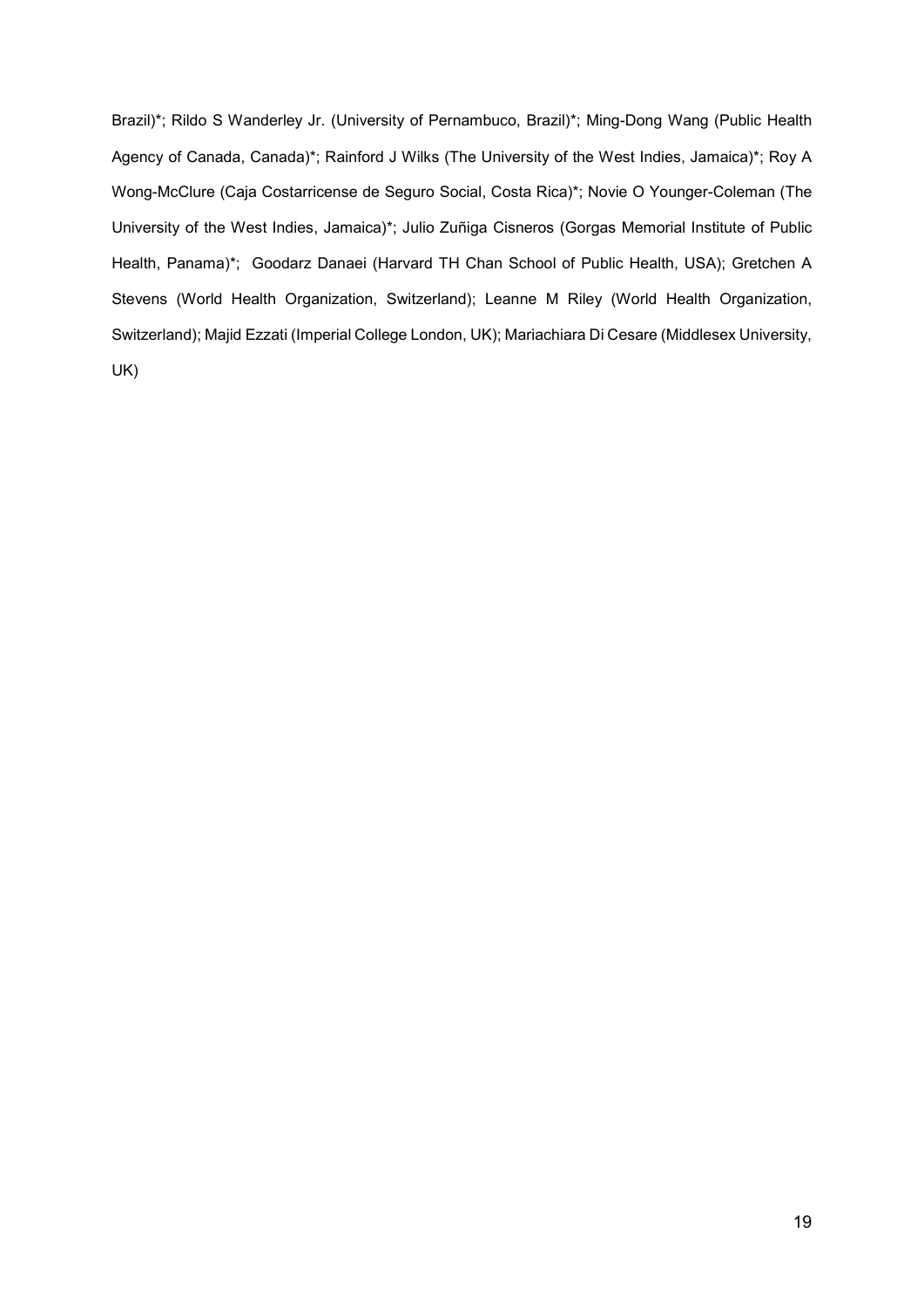#### References

- 1 World Health Organization. Noncommunicable Diseases Progress Monitor 2015. Geneva: WHO, 2015 http://www.who.int/nmh/publications/ncd-progress-monitor-2015/en/ (accessed July 5, 2017).
- 2 GBD Compare. Institute for Health Metrics and Evaluation. https://vizhub.healthdata.org/gbdcompare/ (accessed Sept 25, 2019).
- 3 Global Burden of Disease (GBD). Institute for Health Metrics and Evaluation. http://www.healthdata.org/gbd (accessed Feb 5, 2019).
- 4 Pan American Health Organization. Plan of Action for the Prevention and Control of Noncommunicable Diseases in the Americas 2013-2019. Washington, DC: PAHO, 2014 https://www.paho.org/hq/dmdocuments/2014/NCD-en-lowres.pdf.
- 5 World Health Organization. Global action plan for the prevention and control of noncommunicable diseases 2013-2020. Geneva: World Health Organization, 2013.
- 6 Legetic B, Medici A, Hernández-Avila M, Alleyne G, Hennis A, editors. Economic Dimensions of Non-Communicable Disease in Latin America and the Caribbean. Disease Control Priorities. 3. ed. Companion Volume. Washington, DC: Pan American Health Organization, 2016.
- 7 NCD Risk Factor Collaboration (NCD-RisC). Worldwide trends in blood pressure from 1975 to 2015: a pooled analysis of 1479 population-based measurement studies with 19·1 million participants. Lancet. 2017; 389: 37–55.
- 8 NCD Risk Factor Collaboration (NCD-RisC). Trends in adult body-mass index in 200 countries from 1975 to 2014: a pooled analysis of 1698 population-based measurement studies with 19·2 million participants. Lancet 2016; 387: 1377–96.
- 9 NCD Risk Factor Collaboration (NCD-RisC). Worldwide trends in diabetes since 1980: a pooled analysis of 751 population-based studies with 4.4 million participants. Lancet 2016; 387: 1513– 30.
- 10 GBD 2015 Obesity Collaborators. Health Effects of Overweight and Obesity in 195 Countries over 25 Years. N Engl J Med 2017; published online June 12. DOI:10.1056/NEJMoa1614362.
- 11 Miranda JJ, Herrera VM, Chirinos JA, et al. Major cardiovascular risk factors in Latin America: a comparison with the United States. The Latin American Consortium of Studies in Obesity (LASO). PLoS One 2013; 8: e54056.
- 12 Finucane MM, Paciorek CJ, Danaei G, Ezzati M. Bayesian Estimation of Population-Level Trends in Measures of Health Status. Stat Sci 2014; 29: 18–25.
- 13 Stevens GA, Singh GM, Lu Y, et al. National, regional, and global trends in adult overweight and obesity prevalences. Popul Health Metr 2012; 10: 22.
- 14 Ahmad OB, Boschi-Pinto C, Lopez AD, et al. Age standardization of rates: a new WHO standard. GPE Discussion Paper Series: No.31 EIP/GPE/EBD. Geneva: World Health Organization, 2001.
- 15 Verma S, Hussain ME. Obesity and diabetes: An update. Diabetes Metab Syndr 2017; 11: 73–9.
- 16 Corvalán C, Garmendia ML, Jones-Smith J, et al. Nutrition status of children in Latin America. Obes Rev 2017; 18 Suppl 2: 7–18.
- 17 Smith LC, Haddad L. Reducing Child Undernutrition: Past Drivers and Priorities for the Post-MDG Era. World Dev 2015; 68: 180–204.
- 18 Sawaya AL, Martins PA, Grillo LP, Florêncio TT. Long-term effects of early malnutrition on body weight regulation. Nutr Rev 2004; 62: S127-33.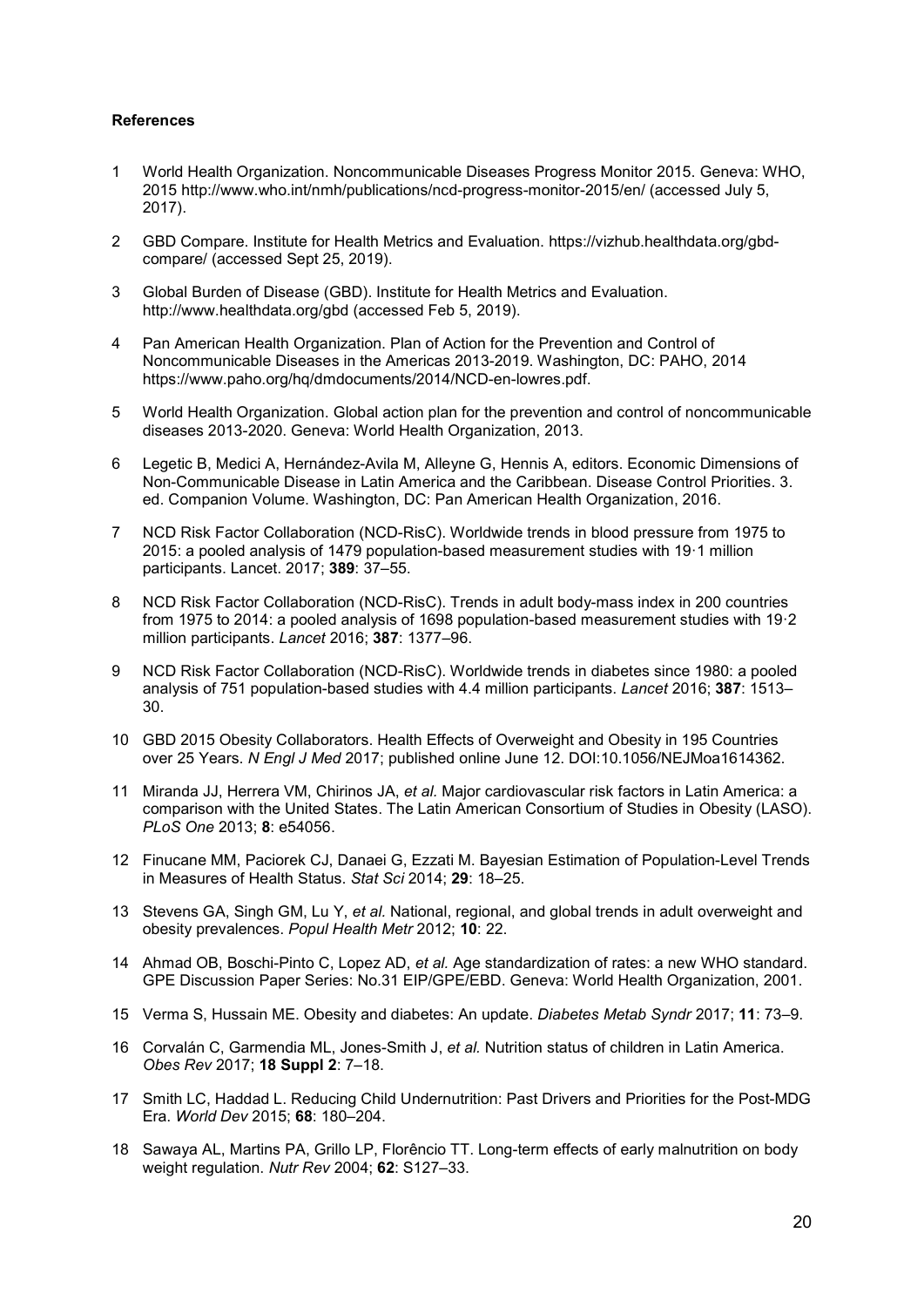- 19 Rubinstein AL, Irazola VE, Calandrelli M, et al. Multiple cardiometabolic risk factors in the Southern Cone of Latin America: a population-based study in Argentina, Chile, and Uruguay. Int J Cardiol 2015; 183: 82–8.
- 20 Lanas F, Avezum A, Bautista LE, et al. Risk factors for acute myocardial infarction in Latin America: the INTERHEART Latin American study. Circulation 2007; 115: 1067–74.
- 21 Bautista LE, Casas JP, Herrera VM, et al. The Latin American Consortium of Studies in Obesity (LASO). Obes Rev 2009; 10: 364–70.
- 22 Schmidt MI, Duncan BB, Azevedo e Silva G, et al. Chronic non-communicable diseases in Brazil: burden and current challenges. Lancet. 2011; 377: 1949–61.
- 23 Salicrup L, Ordunez P, Engelgau M. Hypertension control activities in Latin America and the Caribbean: opportunities for late-stage (T4) translation research. Rev Panam Salud Publica 2018; 42: e22.
- 24 Irazola VE, Gutierrez L, Bloomfield G, et al. Hypertension Prevalence, Awareness, Treatment, and Control in Selected LMIC Communities: Results From the NHLBI/UHG Network of Centers of Excellence for Chronic Diseases. Glob Heart 2016; 11: 47–59.
- 25 Fryar CD, Ostchega Y, Hales CM, Zhang G, Kruszon-Moran D. Hypertension Prevalence and Control Among Adults: United States, 2015-2016. NCHS Data Brief 2017; : 1–8.
- 26 Egan BM, Zhao Y, Axon RN. US trends in prevalence, awareness, treatment, and control of hypertension, 1988-2008. JAMA 2010; 303: 2043–50.
- 27 Campbell NRC, Chen G. Canadian efforts to prevent and control hypertension. Can J Cardiol 2010; 26 Suppl C: 14C – 7C.
- 28 Economic Commission for Latin America and the Caribbean (ECLAC). The Caribbean Outlook, 2018. ECLAC, 2018 https://repositorio.cepal.org/11362/43581 (accessed Sept 26, 2019).
- 29 Hambleton IR, Howitt C, Jeyaseelan S, et al. Trends in Longevity in the Americas: Disparities in Life Expectancy in Women and Men, 1965-2010. PLoS One 2015; 10: e0129778.
- 30 GBD 2016 Mortality Collaborators. Global, regional, and national under-5 mortality, adult mortality, age-specific mortality, and life expectancy, 1970-2016: a systematic analysis for the Global Burden of Disease Study 2016. Lancet 2017; 390: 1084–150.
- 31 Mendoza W, Miranda JJ. Global Shifts in Cardiovascular Disease, the Epidemiologic Transition, and Other Contributing Factors: Toward a New Practice of Global Health Cardiology. Cardiol Clin 2017; 35: 1–12.
- 32 Hospedales CJ, Barcelo A, Luciani S, Legetic B, Ordunez P, Blanco A. NCD Prevention and Control in Latin America and the Caribbean: A Regional Approach to Policy and Program Development. Glob Heart 2012; 7: 73–81.
- 33 Rivera JÁ, de Cossío TG, Pedraza LS, Aburto TC, Sánchez TG, Martorell R. Childhood and adolescent overweight and obesity in Latin America: a systematic review. Lancet Diabetes Endocrinol 2014; 2: 321–32.
- 34 NCD Risk Factor Collaboration (NCD-RisC). Worldwide trends in body-mass index, underweight, overweight, and obesity from 1975 to 2016: a pooled analysis of 2416 population-based measurement studies in 128.9 million children, adolescents, and adults, *Lancet* 2017; 390: 2627– 42.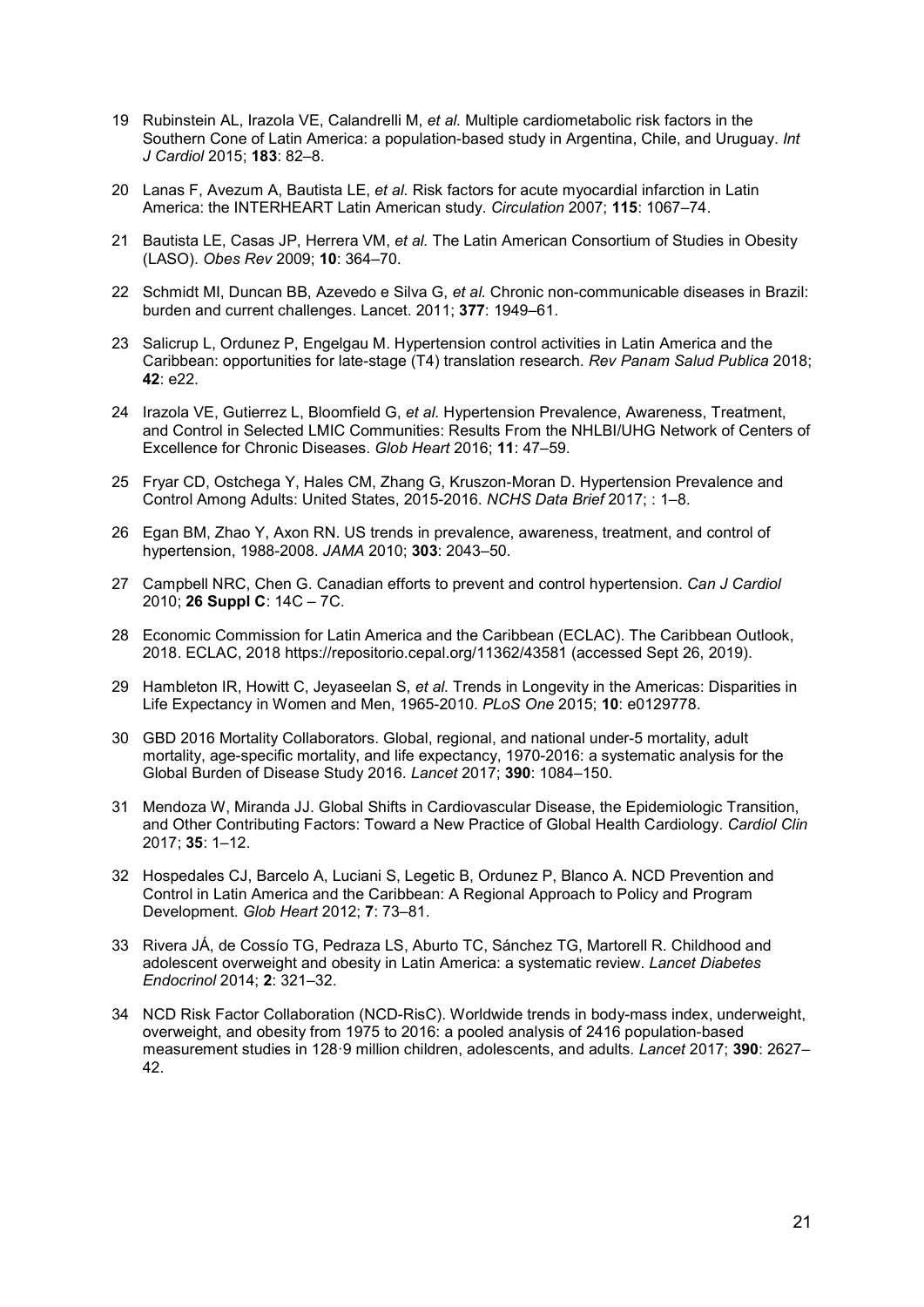#### Figures

Figure 1 - Number of data sources available for (A) body mass index, (B) blood pressure and (C) diabetes by sub-region and year.

Figure 2 – Trends in age-standardised prevalence of obesity, raised blood pressure, and diabetes by sub-region in (A) men and (B) women.

The lines show the posterior mean estimates and the shaded areas show the 95% CrI.

Figure 3 – Boxplot of prevalence of (A) obesity, (B) raised blood pressure and (C) diabetes, overall and by sub-region.

Figure 4 – Heatmap of age-standardised prevalence of obesity, raised blood pressure (RBP), and diabetes (DM) by country in (A) men and (B) women in 2014. Countries ranked by prevalence of obesity. Ratio of prevalence for each risk factor are calculated for current (2014) values relative to 1980 estimates.

Note: for the first three columns red indicates the highest level in the prevalence of that specific risk factor and white the lowest; for the last three columns purple indicates the highest ratio of prevalence and white the lowest.

Figure 5 – Male vs. female age-standardised prevalence of obesity, raised blood pressure and diabetes in (A) 1980 and (B) 2014.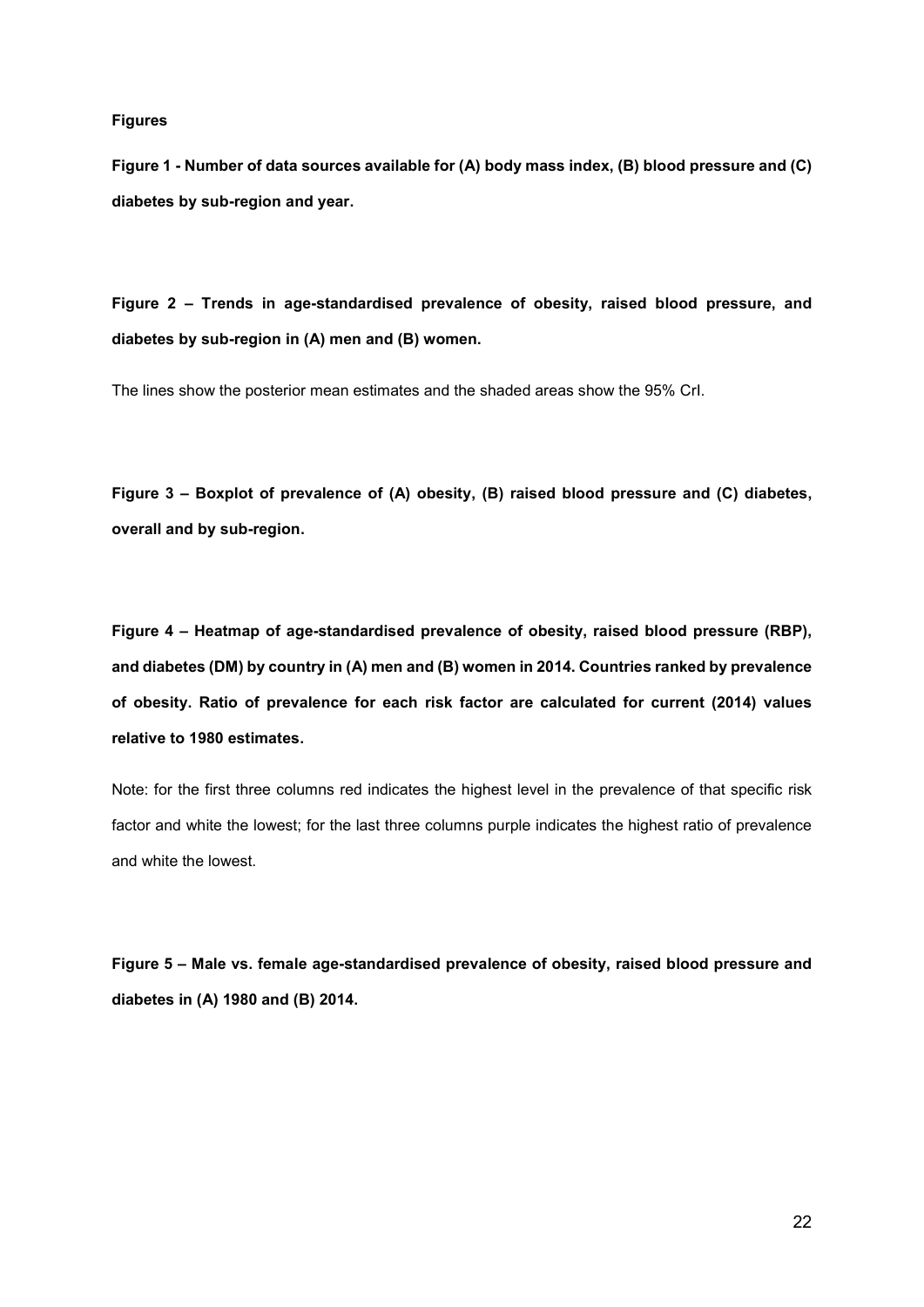#### Appendix - Figures and tables

Appendix 1: Data sources, data management and statistical analysis

Table S1 – Number of data sources by country, sub-region and risk factor

Table S2 - Age-standardised prevalence of obesity (%), prevalence of raised blood pressure (%), and prevalence of diabetes (%) by sub-region in 1980 (95% CrI provided in brackets)

Table S3 - Age-standardised mean body mass index (BMI, kg/m2), prevalence of obesity (%), mean systolic blood pressure (mmHg), prevalence of raised blood pressure (%), and prevalence of diabetes (%) by sub-region in 2014 (95% CrI provided in brackets)

Table S4 – Prevalence of obesity (%), prevalence of raised blood pressure (%), and prevalence of diabetes (%), for men and women in 1980 and 2014, as well as the ratio of prevalence between 2014 and 1980

Table S5 - Age-standardised mean body mass index (BMI, kg/m2), prevalence of obesity (%), mean systolic blood pressure (mmHg), prevalence of raised blood pressure (%), and prevalence of diabetes (%) by country in 2014 (95% CrI provided in brackets)

Figure S1 – Mean body mass index and systolic blood pressure by sub-regions in men

Figure S2 – Mean body mass index and systolic blood pressure by sub-regions in women

Figure S3 – Heatmap of age-standardised prevalence of obesity, raised blood pressure (RBP), and diabetes (DM) by country in (A) men and (B) women in 1980. Countries ranked by prevalence of obesity Note: In column red indicates the highest level in the prevalence of that specific risk factor and white the lowest